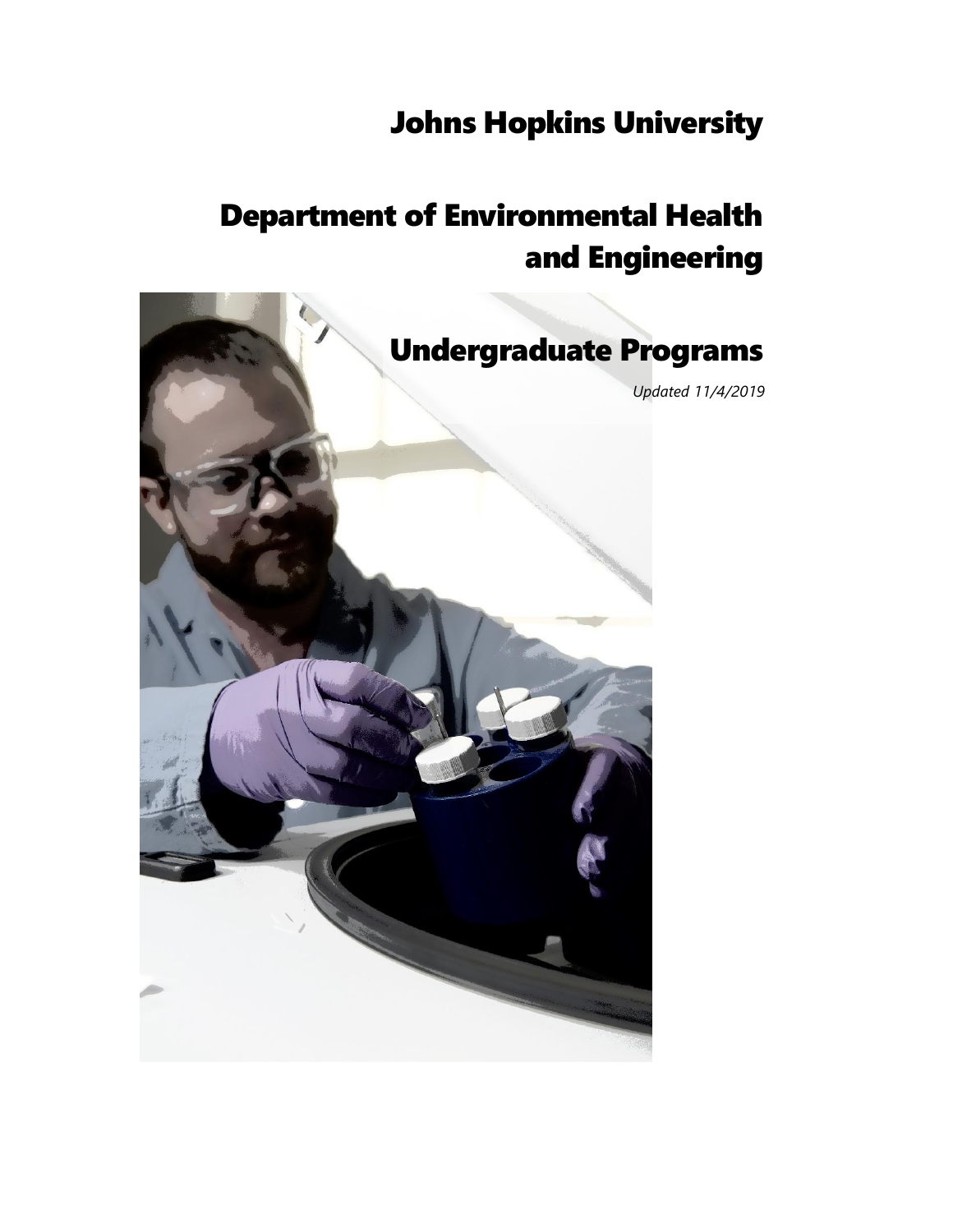## <span id="page-1-0"></span>**Contents**

| Humanities or Social Sciences for Environmental Engineering Majors  16 |
|------------------------------------------------------------------------|
|                                                                        |
|                                                                        |
|                                                                        |
|                                                                        |
|                                                                        |
|                                                                        |
|                                                                        |
|                                                                        |
|                                                                        |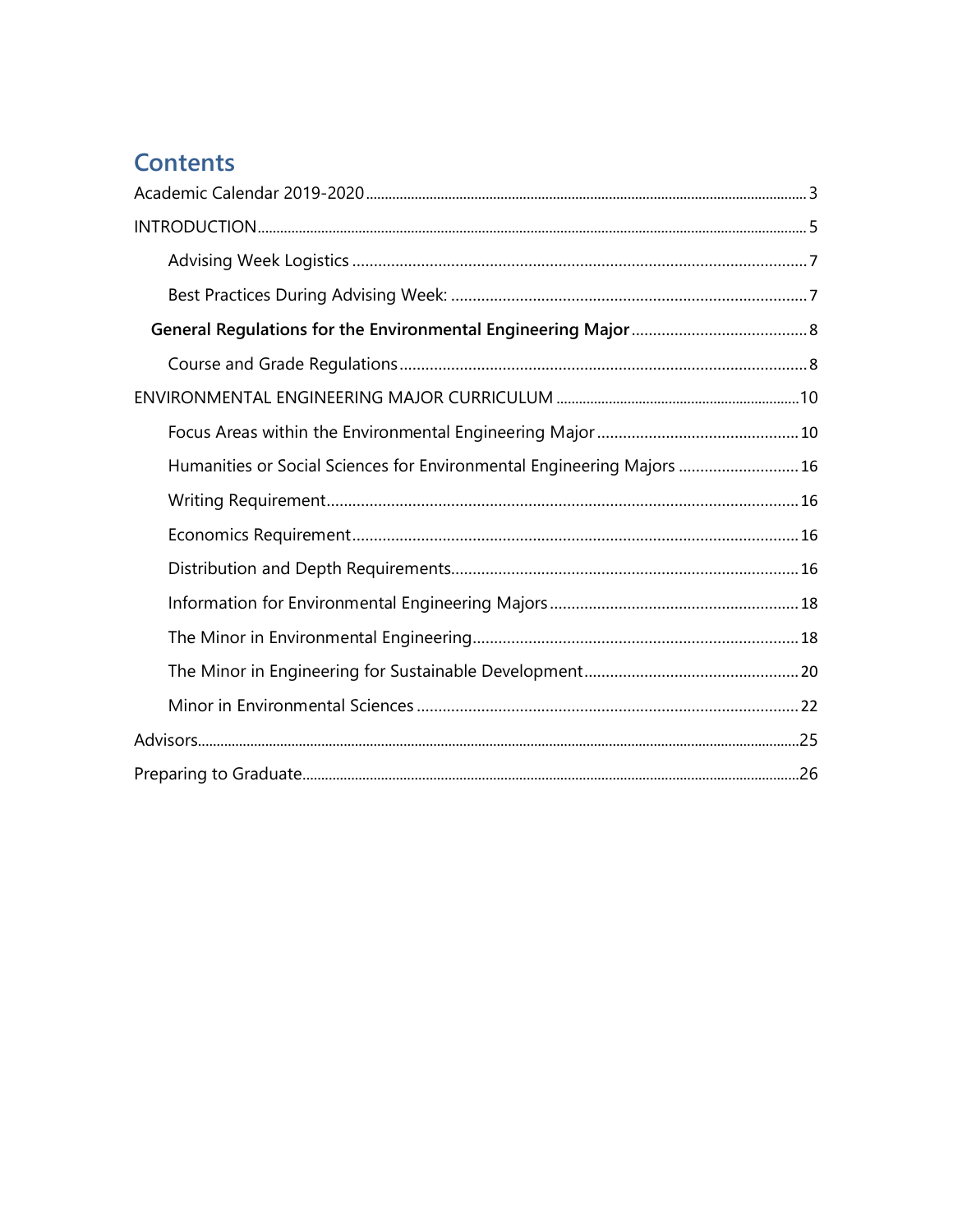## <span id="page-2-0"></span>**Academic Calendar 2019-2020**

| <b>FALL 2019</b>                                                                                                                                         |                                                                                   |
|----------------------------------------------------------------------------------------------------------------------------------------------------------|-----------------------------------------------------------------------------------|
| Saturday, August 24 - Wednesday, August 28                                                                                                               | Orientation for all new undergraduates                                            |
| Thursday, August 29                                                                                                                                      | First day of classes- meet according to Monday<br>schedule                        |
| Monday, September 2                                                                                                                                      | Labor Day - no classes                                                            |
| Friday, September 13                                                                                                                                     | Last day to add courses                                                           |
| Sunday, October 13                                                                                                                                       | Last day to drop courses                                                          |
| Friday, October 18 - Sunday, October 20                                                                                                                  | Fall Break - classes suspended                                                    |
| Monday, November 4<br>Mon, 11/4 - Seniors (7 a.m.)<br>Wed, 11/6 - Juniors (7a.m.)<br>Fri, $11/8$ – Sophomores (7 a.m.)<br>Mon, 11/11 - Freshmen (7 a.m.) | Undergraduate registration for spring term                                        |
| Monday, November 4 (7 a.m.)                                                                                                                              | Graduate registration for spring term                                             |
| Friday, November 15                                                                                                                                      | Last day for course withdrawal<br>Undergraduates last day to change to S/U option |
| Monday, November 25 - Sunday, December 1                                                                                                                 | Thanksgiving vacation                                                             |
| Friday, December 6                                                                                                                                       | Last day of classes                                                               |
| Saturday, December 7 - Tuesday, December 10                                                                                                              | Reading period                                                                    |
| Wednesday, December 11 - Friday, December 20                                                                                                             | Final exams                                                                       |
| Saturday, December 21 - Sunday, January 5                                                                                                                |                                                                                   |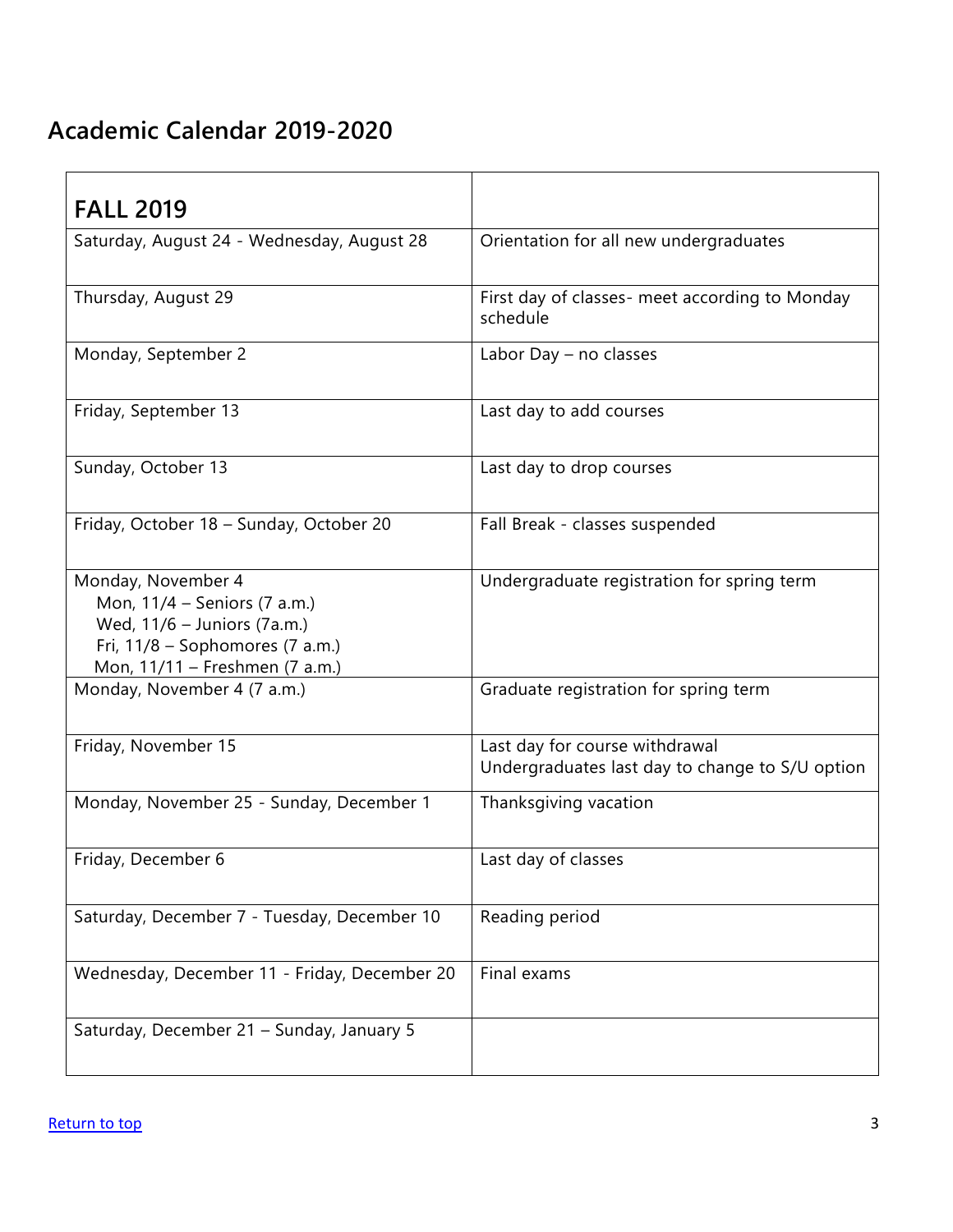| <b>SPRING 2020</b>                                                                                                                                                                         |                                                                                   |
|--------------------------------------------------------------------------------------------------------------------------------------------------------------------------------------------|-----------------------------------------------------------------------------------|
| Monday, January 6 - Friday, January 24                                                                                                                                                     | Intersession                                                                      |
| Monday, January 20                                                                                                                                                                         | Observance of Dr. Martin Luther King Jr.<br>birthday;<br>No Intersession classes  |
| Monday, January 27                                                                                                                                                                         | First day of classes                                                              |
| Friday, February 7                                                                                                                                                                         | Last day to add courses                                                           |
| Sunday, March 8                                                                                                                                                                            | Last day to drop courses                                                          |
| Monday, March 16 - Sunday, March 22                                                                                                                                                        | Spring vacation                                                                   |
| Monday, April 20<br>Mon, 4/20 - Rising and Continuing Seniors (7<br>a.m.<br>Wed, 4/22 - Rising and Continuing Juniors (7<br>a.m.) Fri, 4/24 - Rising and Continuing<br>Sophomores (7 a.m.) | Undergraduate registration for fall term                                          |
| Monday, April 20 (7 a.m.)                                                                                                                                                                  | Graduate registration for fall term                                               |
| Friday, April 17                                                                                                                                                                           | Last day for course withdrawal<br>Undergraduates last day to change to S/U option |
| Friday, May 1                                                                                                                                                                              | Last day of classes                                                               |
| Saturday, May 2 - Tuesday, May 5                                                                                                                                                           | Reading period                                                                    |
| Wednesday, May 6 - Thursday, May 14                                                                                                                                                        | Final examination period                                                          |
| Thursday, May 21, 2020                                                                                                                                                                     | <b>University Commencement</b>                                                    |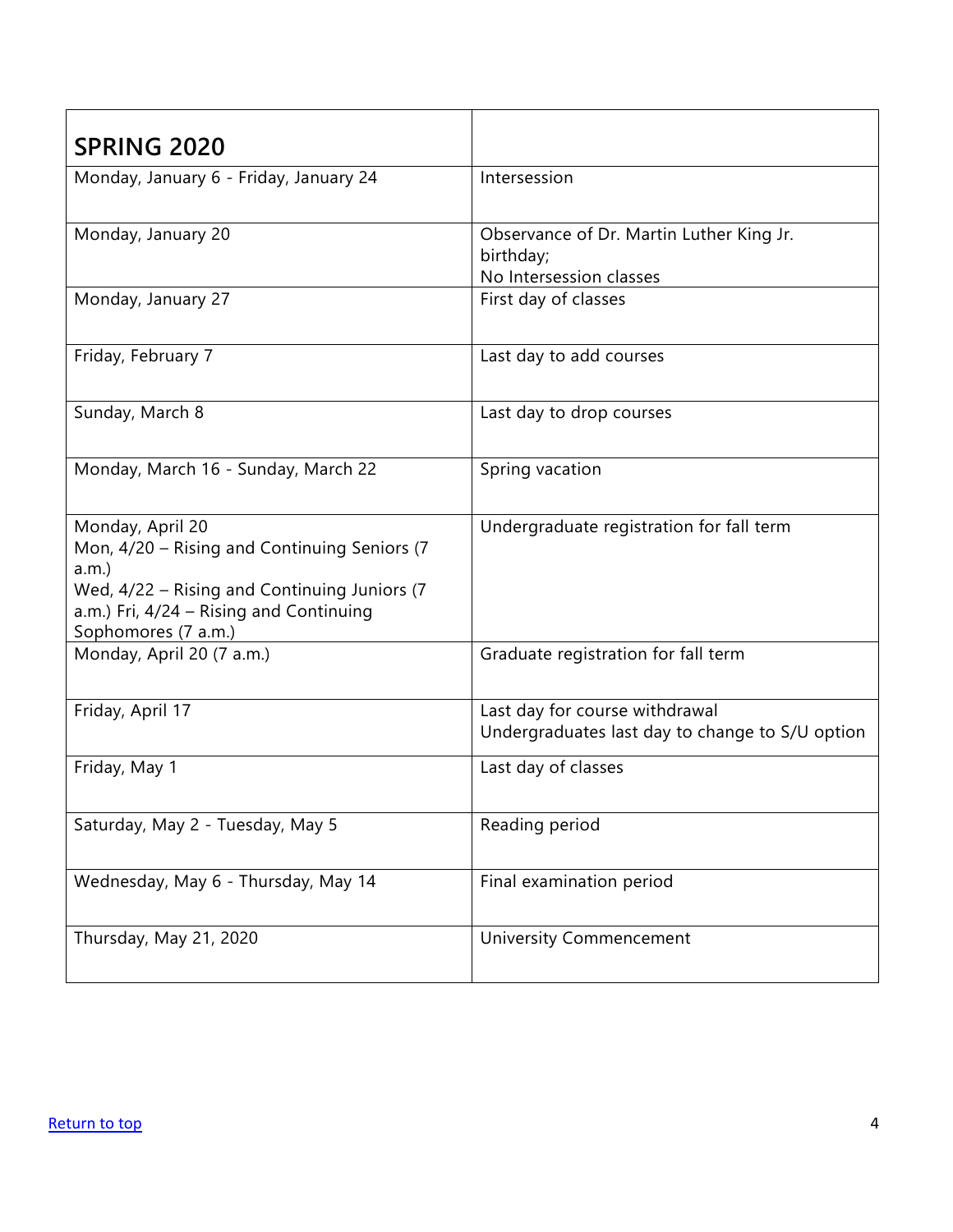### <span id="page-4-0"></span>**INTRODUCTION**

The field of Environmental Engineering is dedicated to the study and amelioration of environmental problems. Such problems are complex and multifaceted, and successful solutions must operate within the constraints imposed by societal concerns. As a result, the discipline of Environmental Engineering is a highly interdisciplinary endeavor.

The Bachelor of Science in Environmental Engineering degree program is accredited by the Engineering Accreditation Commission of ABET, **[http://www.abet.org.](http://www.abet.org/)**

Additional information from the Whiting School of Engineering regarding our ABET Accreditation can be found [here.](https://engineering.jhu.edu/undergraduate-studies/academic-policies-procedures-undergraduate/abet/)

#### **ABET Program Educational Objectives**

The BSEE Program Educational Objectives focus on objectives that our graduates are expected to attain within a few years of graduation. The objectives were reviewed and approved by our external advisory committee in May 2015. The objectives are stated as follows:

The Program in Environment Engineering educates students to think critically, communicate clearly, and collaborate effectively as they apply the fundamental scientific principles of engineering to environmental problems. We emphasize the importance of intellectual growth, professional ethics, and service to society. Our graduates are prepared to be successful

- 1) engineering professionals in private and governmental organizations, and
- 2) students in the best graduate programs.

The objectives may be found on the Departmental web page and the WSE ABET web page.

#### **ABET Student Outcomes**

Students graduating with a B.S. in Environmental Engineering will have demonstrated:

- 1. an ability to identify, formulate, and solve complex engineering problems by applying principles of engineering, science, and mathematics
- 2. an ability to apply engineering design to produce solutions that meet specified needs with consideration of public health, safety, and welfare, as well as global, cultural, social, environmental, and economic factors
- 3. an ability to communicate effectively with a range of audiences
- 4. an ability to recognize ethical and professional responsibilities in engineering situations and make informed judgments, which must consider the impact of engineering solutions in global, economic, environmental, and societal contexts
- 5. an ability to function effectively on a team whose members together provide leadership, create a collaborative and inclusive environment, establish goals, plan tasks, and meet objectives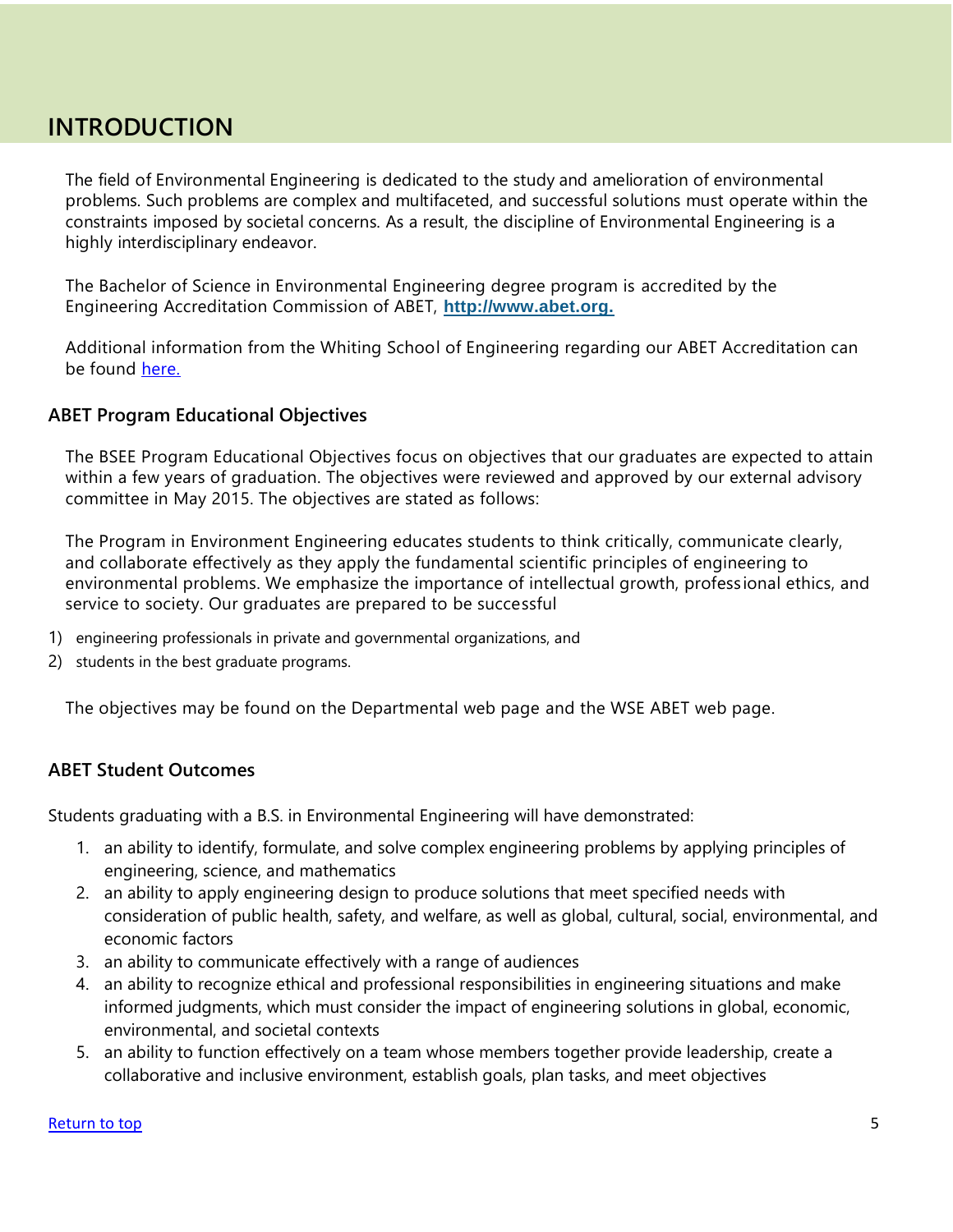- 6. an ability to develop and conduct appropriate experimentation, analyze and interpret data, and use engineering judgment to draw conclusions
- 7. an ability to acquire and apply new knowledge as needed, using appropriate learning strategies

#### **Continuous Improvement**

The Department of Environmental Health and Engineering strives to continuously improve its curriculum by using performance criteria to regularly assess its program educational objectives (what skills it expects its students to demonstrate). The environmental engineering program uses the results of each assessment to continuously improve upon its curriculum and thus ensure that it is meeting the needs of its students.

Our program was implemented for the first time during the 2002-2003 academic year and is intended to provide a strong foundation in the physical, chemical and biological sciences, as well as in mathematics, engineering science and engineering design. It is broad and flexible enough to accommodate students with a variety of interests in Environmental Engineering. This training should provide an ideal preparation for future employment in business or industry or for subsequent training at the graduate level, either in Environmental Engineering or in a field such as environmental law, public health, or medicine. Advanced training through participation in a senior design project involves synthesizing information from more than one field to solve real-world problems.

#### **Advising**

If you have questions about any of our EHE undergraduate degree programs please contact:

Marsha Wills-Karp [\(mwkarp@jhu.edu\)](mailto:mwkarp@jhu.edu) or Professor Harihar Rajaram (**[hrajara1@jhu.edu](mailto:hrajara1@jhu.edu)**)

All undergraduate students majoring in Environmental Engineering must follow a program approved by a faculty member in the Department who is appointed as the student's advisor. It is the responsibility of the student to initiate and attend regular meetings with the advisor.

Each student must meet with his/her advisor at least twice a semester to:

- $\checkmark$  plan or make changes to his/her course schedule,
- $\checkmark$  discuss requirements for the major, and
- $\checkmark$  discuss any problems that relate to academics or academic performance.

NOTE: All Environmental Engineering Majors must fill out and obtain their advisor's signature on a checkout sheet during Advising Week. Submit *signed* check out sheets to EHE in person (Ames Hall 313) or via email ([mailto:ehe\\_wse@jhu.edu](mailto:ehe_wse@jhu.edu)) prior to registering each semester.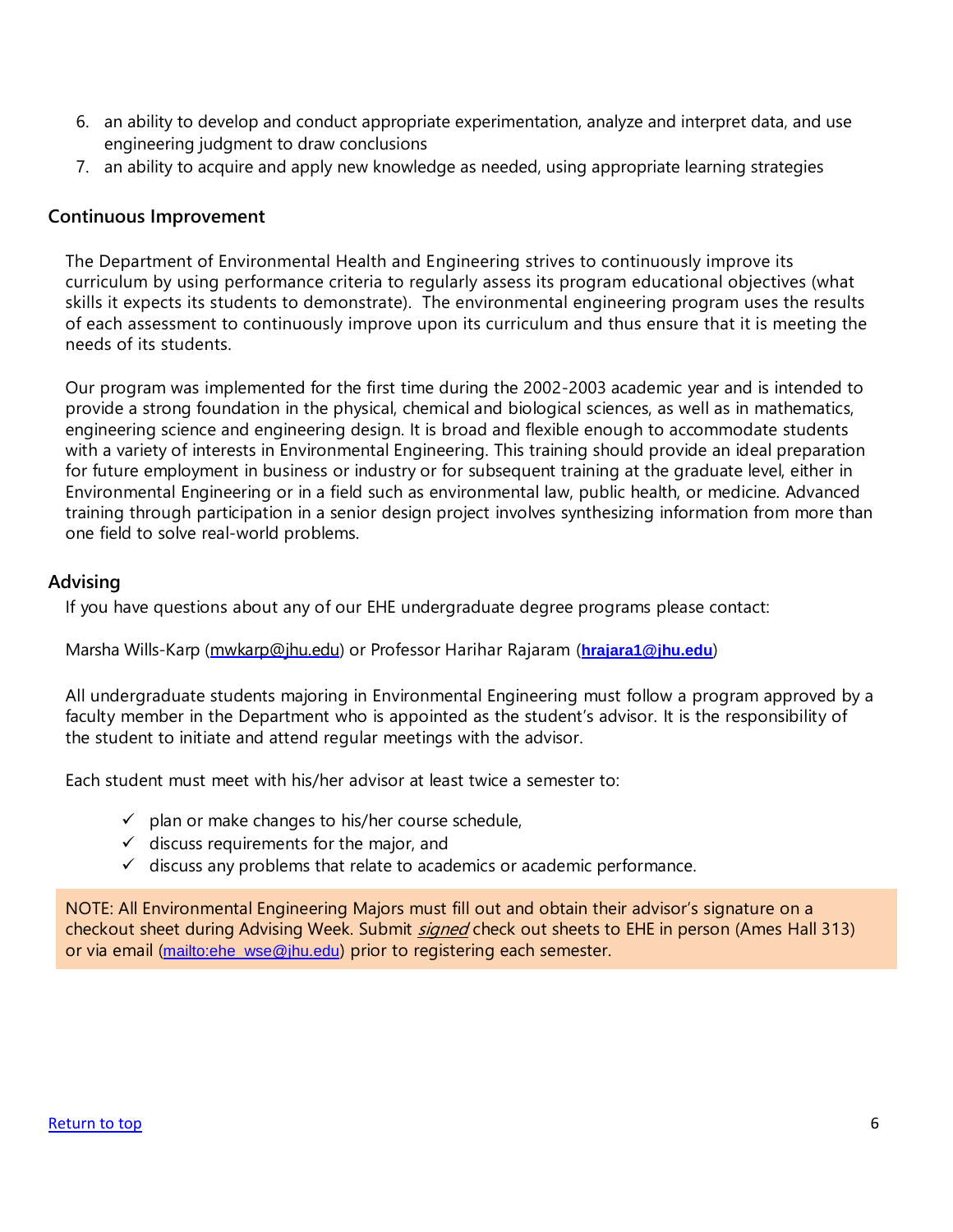#### **Advising Week**

#### <span id="page-6-0"></span>**Advising Week Logistics**

Mandatory advising meetings take place during Advising Week, which is the week before Spring and Fall registration begins, in order to choose classes for the upcoming semester. Please contact your faculty adviser to schedule a meeting during advising week. How to prepare for your advising meetings:

- 1. Schedule a meeting with your adviser during advising week.
- 2. Fill out a checkout sheet with the courses you have already taken and the courses that you hope to take in the upcoming semester. (Note: In order to graduate, you must have one of these on record for each semester that you are a student in EHE.)
- 3. Meet with your adviser to 1) confirm your courses and 2) obtain a signature on your checkout sheet.
- 4. Bring your checkout sheet to Ames 313 to Adena Rojas, Academic Program Administrator for a second signature. You can also email it to the Department.
- 5. Juniors must fill out a Junior Checkout sheet which is a list (signed by your adviser) of all courses you intend to take to graduate. If you change courses then you must submit a new, up-to-date, signed checkout sheet to the Department.

#### <span id="page-6-1"></span>**Best Practices During Advising Week:**

- Contact your adviser prior to advising week– don't wait until advising week begins!
- Plan your schedule using the advising manual and list of courses for the semester. Please don't expect your adviser to plan your schedule for you. We are here to approve your courses, but you must come to the meeting prepared.
- Have a list of specific questions.
- Remember to turn in your checkout sheet to the department (Ames 313) before advising week ends.
- Have additional advising questions? Email Adena Rojas, Academic Program Administrator.

Note **that undergraduate advising week is the week BEFORE undergraduate registration week.**

Please schedule an appointment with your advisor to ensure you are able to review your progress and course selection plans prior to the undergraduate registration week. For more information on how to register, important announcements, and deadlines please visit<http://web.jhu.edu/registrar>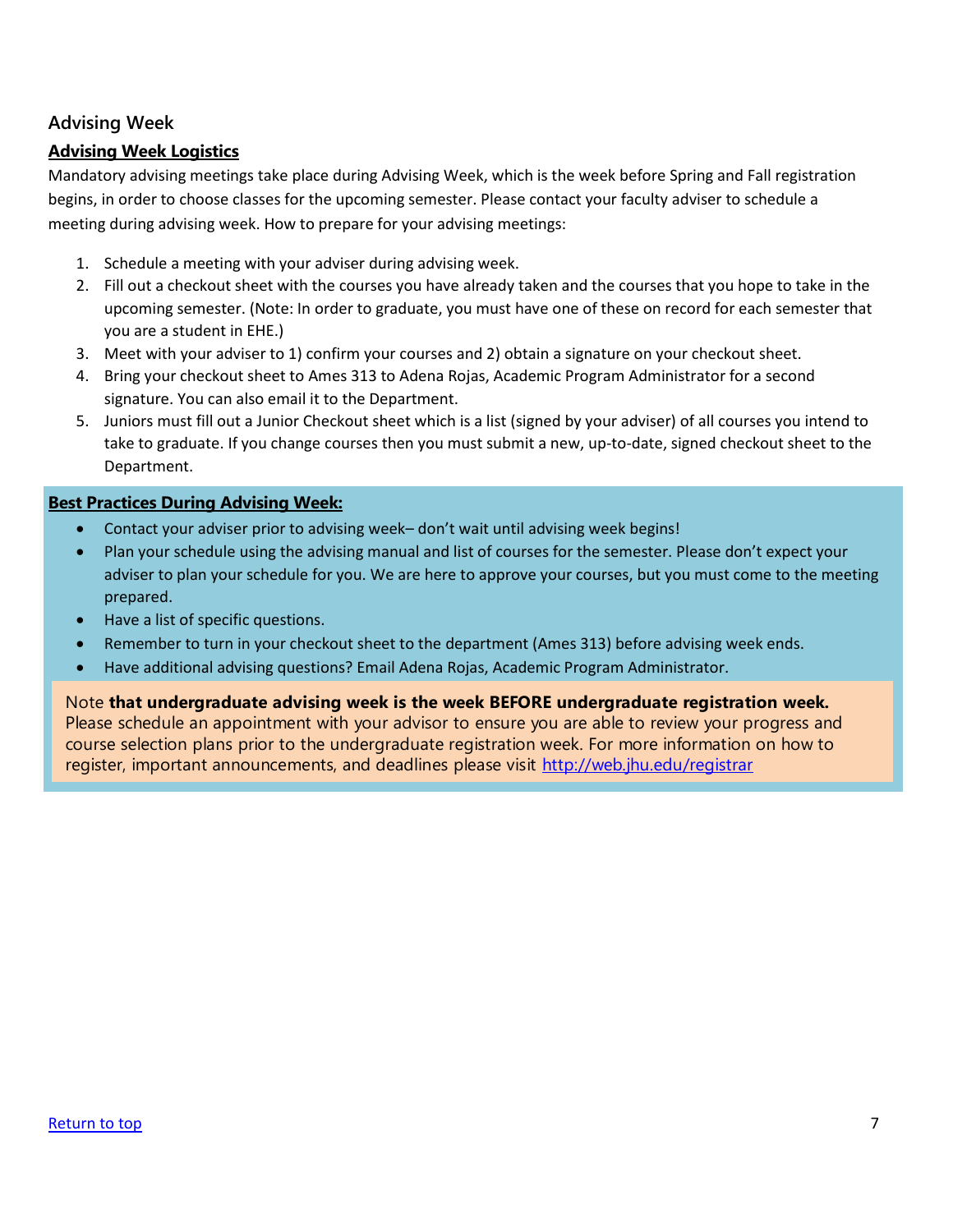#### **Responsible Conduct of Research Course**

Any undergraduate student, from any school, receiving payment from the Whiting School of Engineering to conduct research must complete Responsible Conduct of Research training. Note: Undergraduate students who must complete Responsible Conduct of Research training will not receive a diploma until course completion is verified.

Please visit the WSE Advising Office website for details: <http://engineering.jhu.edu/wse-research/resources-policies-forms/responsible-conduct-of-research/>

#### <span id="page-7-0"></span>**General Regulations for the Environmental Engineering Major**

All undergraduate students majoring in Environmental Engineering must follow a program approved by a faculty member in the department who is appointed as the student's advisor.

#### <span id="page-7-1"></span>**Course and Grade Regulations**

The Department of Environmental Health and Engineering requires that:

- all courses taken after the first semester of the freshman year and counted toward the 125 credits required for Environmental Engineering be taken for a letter grade (that is, they may not be taken with the Satisfactory/Unsatisfactory option). The University regulations can be found in the JHU catalog. Whereas the University allows one S/U course each semester *outside the student's major*, the department does not allow any S/U courses (except those in the first semester of the Freshman year) to count toward the requirements for graduation.
- grades of C- or better be obtained in all required Engineering, Mathematics and Science courses (i.e., grades of D or D+ will not be accepted). This also applies to required electives in those three areas. No more than ten D credits may be counted toward graduation requirements.
- no more than 12 credits completed prior to matriculation or in summer sessions at other accredited colleges or universities may be accepted. Transfer students are not subject to this restriction. They must
	- $\circ$  obtain credit for courses they wish to transfer during their first year at Hopkins. University regulations
	- o also require a minimum of two years residence for a Hopkins degree.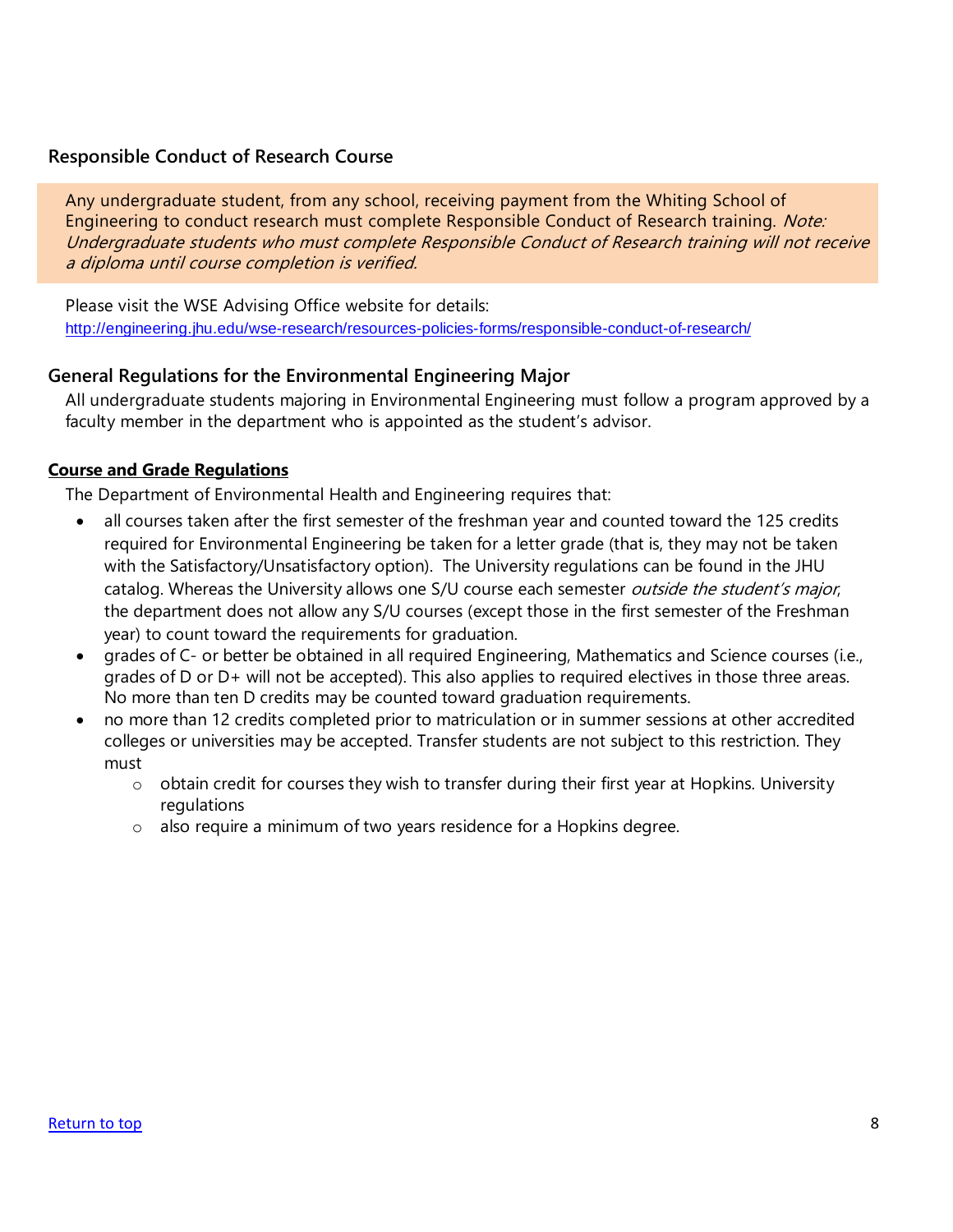#### **Advanced Placement**

The Whiting School's Office of Academic Affairs decides what AP credits can be counted toward an engineering degree. Please visit the link below if you have questions about your AP credits: <http://e-catalog.jhu.edu/undergrad-students/academic-policies/requirements-for-a-bachelors-degree/#text>

#### CHEMISTRY:

A score of four or five on the AP Chemistry exam exempts a student from taking the Intro Chemistry I and II sequence (030.101, 030.102). In that case, Chemistry Lab is waived. Students with AP Chemistry are encouraged to enroll in 030.103 Applied Chemical Equilibrium and Reactivity with Lab to ensure a solid foundation in college level chemistry.

#### PHYSICS:

A score of four or five on Physics C (parts one and two) exempts a student from the Physics I and II sequence (171.101, 171.102), **but the corresponding Physics Labs (173.111, 173.112) are required.** No AP credit is awarded for Physics B. For additional information about AP credits, please consult your Engineering

101 Program Planning Guide provided by the Whiting School of Engineering. Note: AP credit for Physics I or II is 4 credits each, whereas Physics I and II with lab at JHU are 5 credits each. For students with AP credit, this means that an additional course in Physics must be taken to make up for the 1 or 2 credit shortfall in the Physics credits.

#### BIOLOGY:

AP Biology credits may only count towards satisfying an introductory required biology class (100 level). Please note that AP Biology credits may not satisfy the Ecology course requirement.

AP credits may not count towards Humanities and Sciences or replace Statistics courses.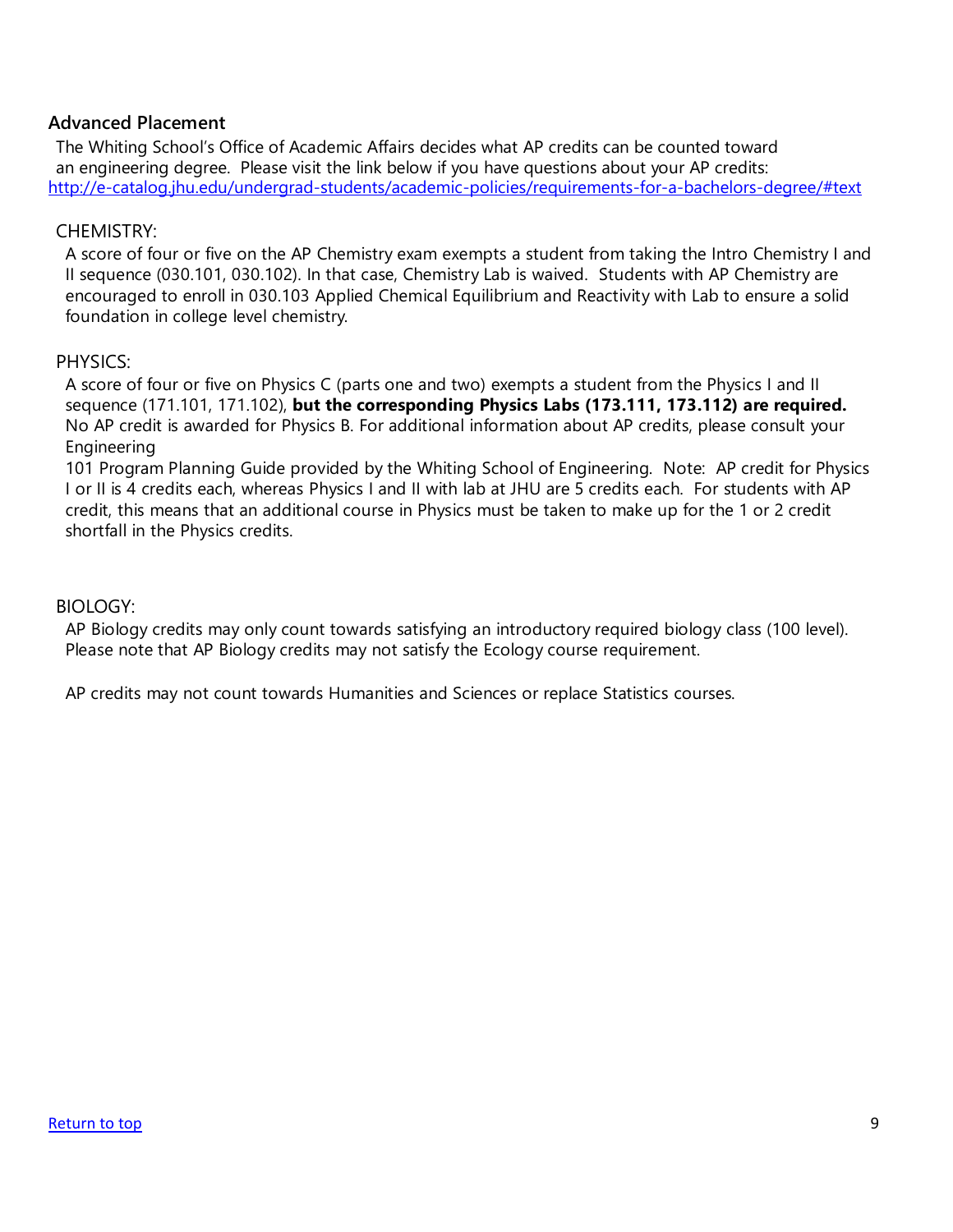## **ENVIRONMENTAL ENGINEERING MAJOR CURRICULUM**

#### **Environmental Engineering Curriculum**

With the assistance of a faculty advisor, each student will plan a curriculum suited to his or her ultimate career goals. The program also encourages individual study and research.

#### **Focus Areas within the Environmental Engineering Major**

Students must select among four different focus areas:

- Environmental Health Engineering
- Environmental Management and Economics
- Environmental Engineering Science
- Environmental Transport

The Environmental Engineering curriculum is structured as follows, and involves a total of 125 credits:

Mathematics (M) with a focus on applications (19 credits)

#### Required Courses:

- 110.108 Calculus I (Physical Sciences and Engineering)
- 110.109 Calculus II (Physical Sciences and Engineering)
- 110.202 Calculus III (Physical Sciences and Engineering) or 110.211 Honors Multivariable Calculus and Linear Algebra
- 553.291 Linear Algebra and Differential Equations or 110.302 Differential Equations with Applications
- An advanced course (300 level or higher) in probability and statistics (The Department of Applied Mathematics and Statistics offers a number of suitable courses)

#### Basic Science (BS) (24-25 credits)

Required Courses:

- 171.101 General Physics for Physical Science Majors I
- 171.102 General Physics for Physical Science Majors II
- 173.111 General Physics Laboratory I
- 173.112 General Physics Laboratory II
- One year of introductory chemistry (e.g., 030.101 Introductory Chemistry I and 030.102 Introductory Chemistry II)
- 030.105 Introductory Chemistry Laboratory I
- 030.106 Introductory Chemistry Laboratory II
- 570.201 Environmental Biology and Ecology (replaces 570.205 Ecology for Fall 2019 and beyond)
- An additional course in the biological sciences, such as 020.151 General Biology I.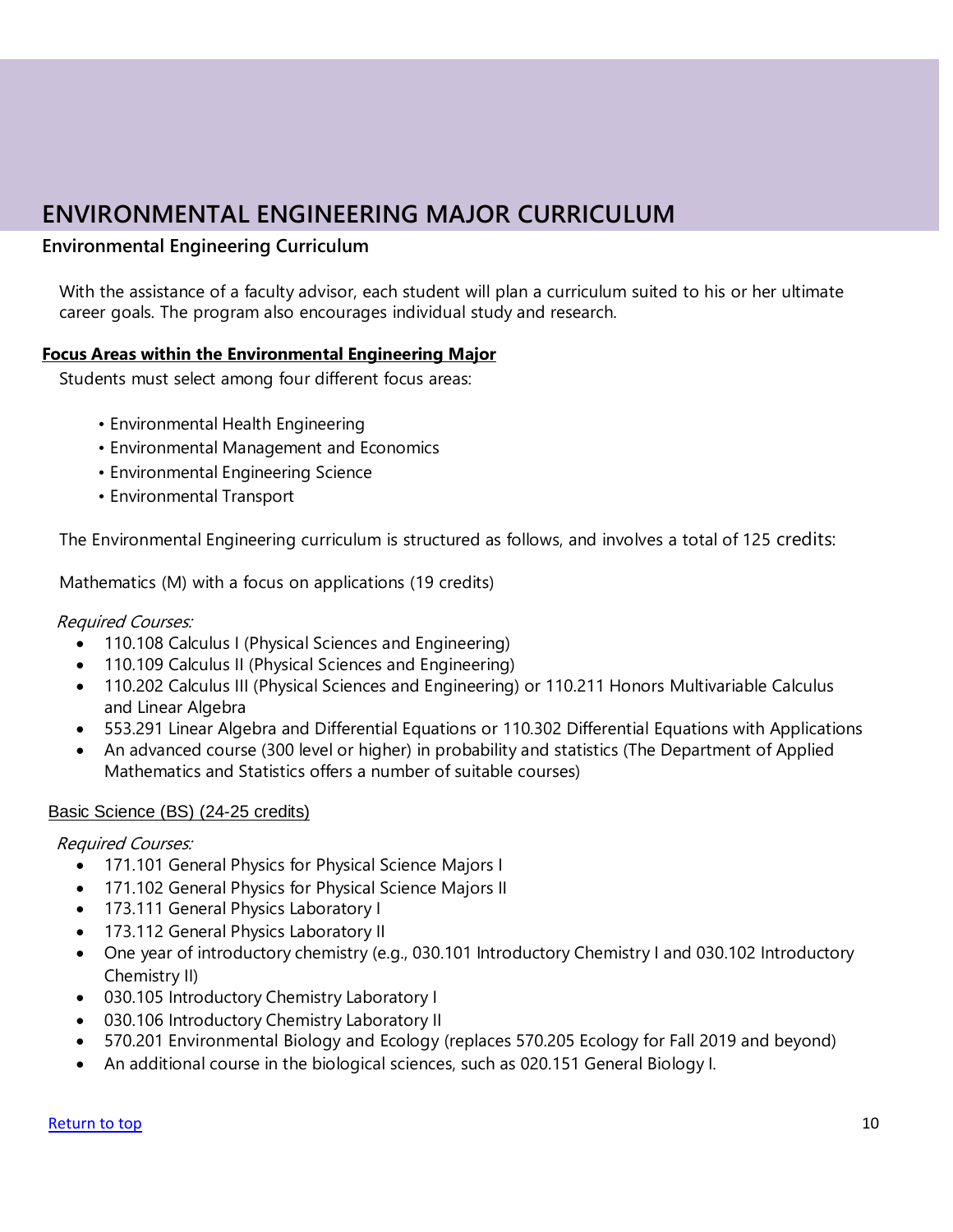Note: Premedical students could substitute 020.305 Biochemistry, 020.315 Biochemistry Laboratory, 020.306 Cell Biology, and 020.316 Cell Biology Laboratory, for Ecology or General Biology. Premedical students should also take additional chemistry courses as electives, such as 030.205 Introductory Organic Chemistry I, 030.206 Introductory Organic Chemistry II, and 030.225 Organic Chemistry Laboratory.

#### Humanities and Social Sciences (HS) (18 credits)

A minimum of six courses totaling 18 credits in Humanities or Social Sciences (catalog code H or S). The six courses must include:

1) one course that specifically develops writing skills (e.g., a how to write class),

2) 570.334 Engineering Microeconomics, and

3) four additional H&S courses with at least two at the 300 level or higher. EN.570.406 can be taken as part of these requirements.

Please note that the writing course will fulfill one of the two writing intensive courses required by the university (W courses). Note also that most medical schools require a year of English literature and/or composition.

#### Required course:

• 570.334 Engineering Microeconomics

Elective examples from EHE:

• 570.406 Environmental History

Writing course examples:

- 220.146 (H, W) Introduction to Science Writing
- 060.113 or 060.114 Expository Writing (either one; both cannot be counted for H/S credit)
- 220.105 or 220.106 Introduction to Fiction and Poetry I

#### General Engineering (GE) (17 credits)

Required courses:

- 570.108 Introduction to Environmental Engineering
- An introductory course in computing (500.113 Gateway Computing: Python, or 500.114 Gateway Computing: Matlab)
- A course in thermodynamics (e.g., 540.203 Engineering Thermodynamics, 510.312 Physical Chemistry of Materials I: Thermodynamics, or 530.231 Mechanical Engineering Thermodynamics)
- A course in Statics (560.201 Statics and Mechanics of Materials)
- 570.351 Introduction to Fluid Mechanics

#### Design Experience and Engineering Laboratory (D) (9 credits)

Required courses: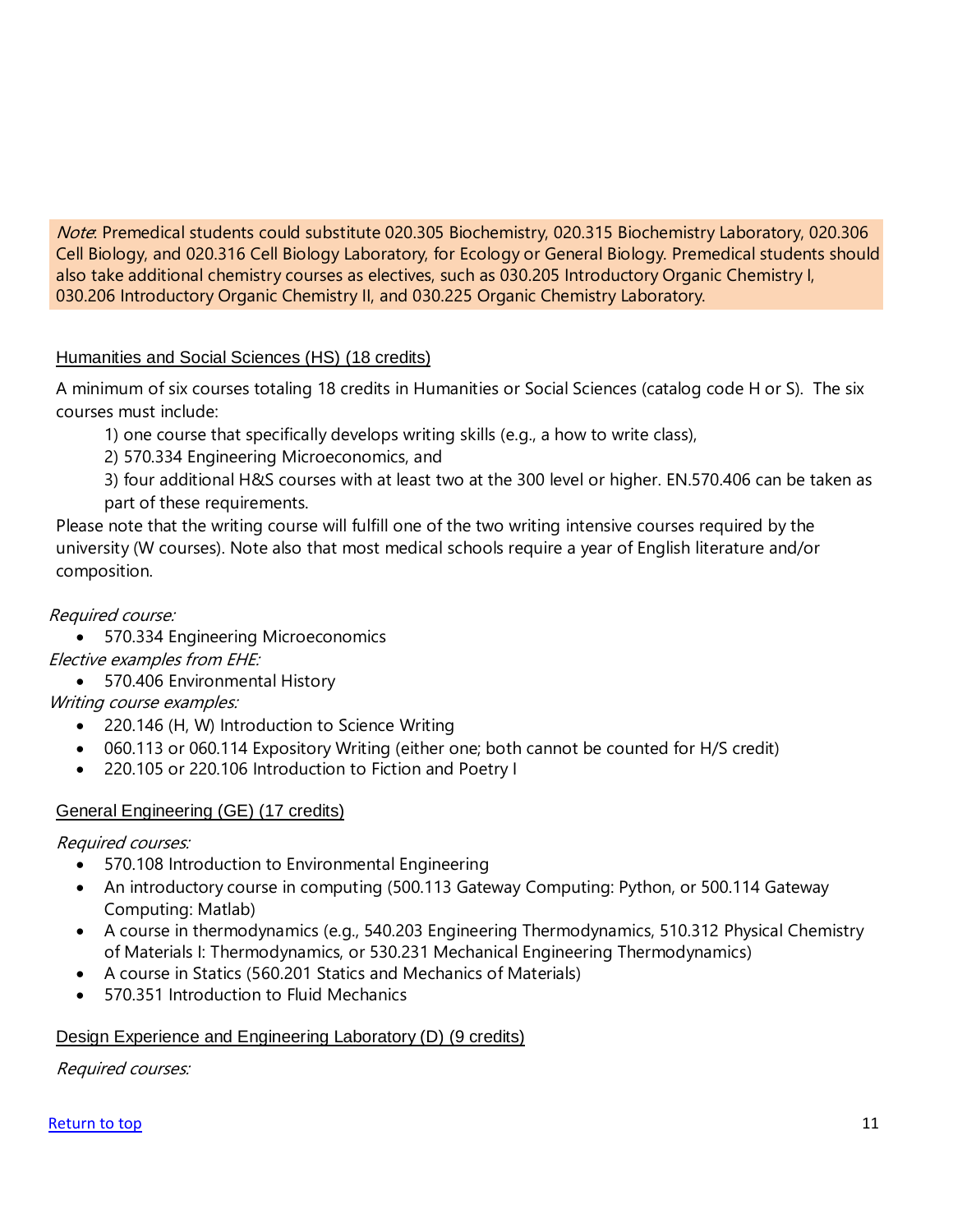- 570.305 Environmental Engineering Systems Design
- 570.419, 570.421 Environmental Engineering Design I, II

The Design and Synthesis sequence is a five-credit project course (2 credits fall semester, 3 credits spring semester) and involves a comprehensive study of the engineering design process from problem definition to final design. The course involves team projects that include written and oral presentations. Students will form small teams that will work with local companies or government agencies in executing the project. Prerequisite:

senior standing in Environmental Engineering.

#### Environmental Engineering Requirements (EER) (12 credits)

Required courses (12 credits):

- AS.280.335 The Environment and Your Health (this replaces 570.239 Current and Emerging Environmental Issues from Spring 2019 through Fall 2019)
- 570.303 Environmental Engineering Principles and Applications
- 570.304 Environmental Engineering and Science Laboratory
- 570.353 Hydrology

#### Environmental Engineering Electives (EEE) (15 credits)

Students need to take a total of 5 EE electives (totaling 15 credits.) They should take:

- at least 2 EE electives in one focus area
- 1 EE elective in each of 2 other focus areas
- The 5th EE elective course can be in any of the four focus areas.

Courses to be selected in consultation with advisor. Any changes in courses must be accompanied by a Waiver/Substitution Form.

Environmental Management and Economics (Note: 600 level courses require permission of instructor)

- 570.418/618 Multiobjective Programming and Planning
- 570.496 Urban and Environmental Systems
- 570.497 Risk & Decision Analysis
- 570.490 Solid Waste Engineering and Management
- 570.491 Hazardous Waste Engineering and Management

Environmental Engineering Science

- 570.411 Engineering Microbiology
- 570.442 Environmental Organic Chemistry
- 570.443 Aquatic and Biofluid Chemistry

Environmental Transport

• 570.657 Air Pollution

Environmental Health Engineering

- AS.280.350 Fundamentals of Epidemiology
- PH.182.613 Exposure Assessment Techniques for Health Risk Mgmt \*
- PH.182.615 Airborne Particles \*
- PH.182.614 Industrial Hygiene Laboratory \*
- PH.140.615 Statistics for Laboratory Scientists \*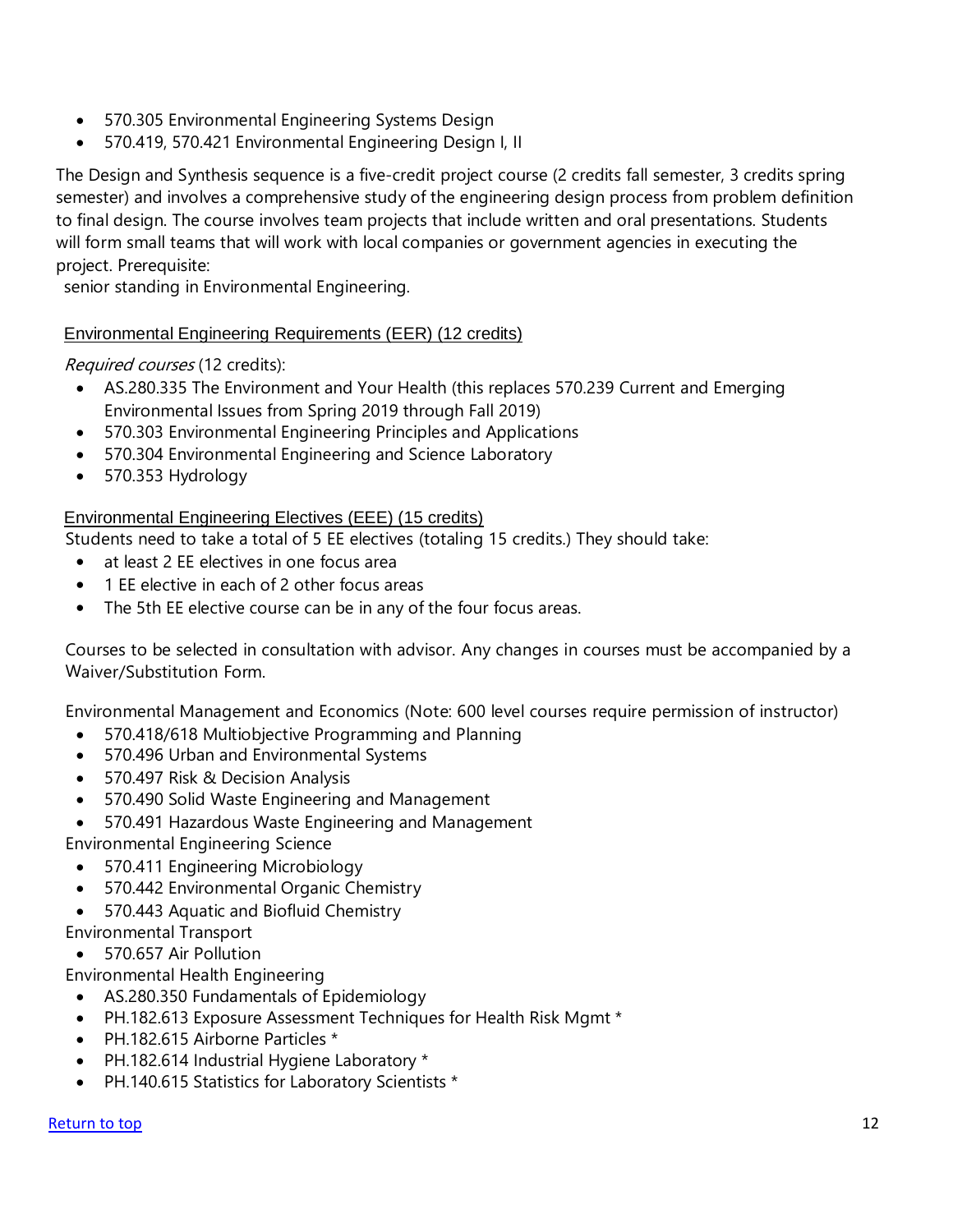- PH.182.622 Ventilation and Hazard Controls \*
- PH.187.610 Public Health Toxicology \*
- PH.182.638 Environmental and Health Concerns in Water Use and Reuse \*
- PH.182.680 Fundamentals of Occupational Health \*
- PH.317.600 Intro to Risk Sciences and Public Health \*
- PH.183.631 Fundamentals of Physiology \*
- PH.182.637 Noise and Other Physical Agents in the Environment \*
- PH.182.640 Food and Water-borne Diseases \*
- PH.182.626 Issues for Water and Sanitation in Tropical Environmental Health \* \* These courses are offered on the Bloomberg School of Public Health campus.

#### [Technical](https://ehe.jhu.edu/undergraduate/undergraduate-advising/technical-electives.html) Electives (TE) (minimum of 12 credits) (selected in consultation with an advisor)

- At least three Engineering(E), Quantitative(Q) or Natural Sciences(N) courses at or above the 300 level subject to approval by the department and totaling at least twelve credits. (For ABET requirements at least one from: Solid Waste; Hazardous Waste; Air Pollution; Environmental Health Engineering, if not satisfied as part of the Environmental Engineering electives.)
- Up to six credits of independent study or research may be applied toward engineering requirements (e.g. 570.501/502 Undergraduate Research, 570.505 Undergraduate Independent Study, or 570.499 Senior Thesis). Note earlier comments for premed majors.

It is strongly recommended that students take additional advanced classes in computing and numerical methods. Environmental Engineering Science students are strongly encouraged to take at least one course in organic chemistry (e.g., 030.205 Introductory Organic Chemistry I). The organic chemistry course will meet the Technical Elective requirement.

#### **Guidance for Technical Electives for Environmental Engineering Major**

- 1. Technical electives (TEs) are intended to provide students with courses with technical content and extend mastery in appropriate subject matter.
- 2. TEs require use of fundamental science or mathematics, have appropriate prerequisites (e.g., university-level calculus, physics, chemistry, or other N or Q courses) and generally at a 300 level or higher.
- 3. TEs must have the appropriate level of rigor which is defined as encompassing both of the following requirements:
	- a. 5-10 homework assignments; and
	- b. a culminating project (final project, group project, paper) or final examination. Lecture-only classes (no homework or exams) will not qualify as a TE for the EE major.
- 4. TEs require accumulation and depth of analytical skill or knowledge. In general, this precludes survey courses or courses that have no technical prerequisites that are taught by multiple professors or a series of guest lecturers or cover a broad spectrum of a topic instead of building mastery in one area.

Exceptions are possible only with the approval of either the Departmental Chair or Director of Undergraduate Studies.

#### [Return to top](#page-1-0) 13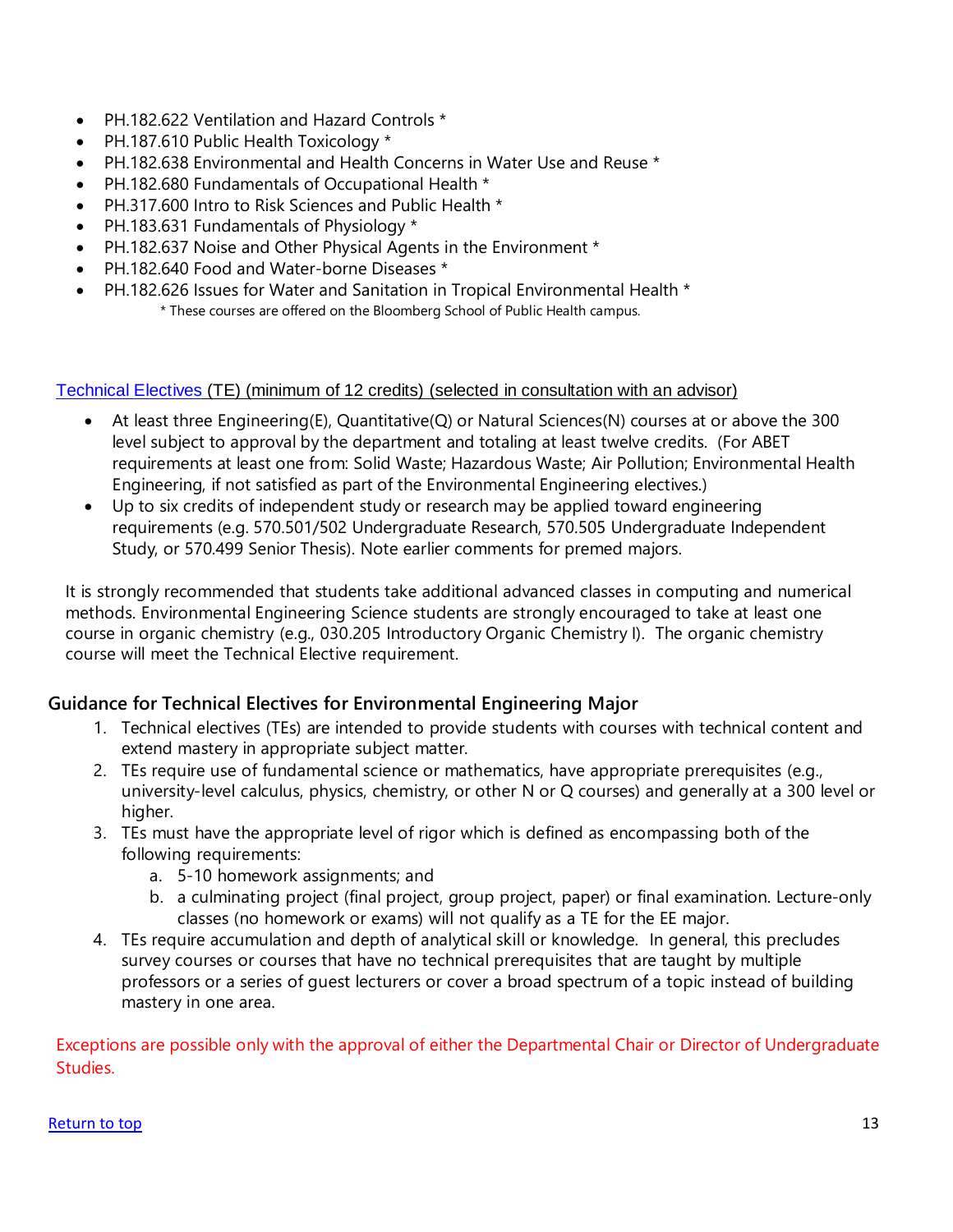### **Sample Environmental Engineering Program**

This program satisfies the Environmental Engineering BS with a concentration area in environmental engineering science. This program assumes that students have not previously completed A.P. courses in Calculus, Physics, Chemistry, etc.

| First year                                                                                                                                                                                                                                                                                        |                                                              |
|---------------------------------------------------------------------------------------------------------------------------------------------------------------------------------------------------------------------------------------------------------------------------------------------------|--------------------------------------------------------------|
| Semester 1<br>110.108 Calculus I (Physical Sciences and Engineering)<br>030.101 Introductory Chemistry I<br>030.105 Introductory Chemistry Laboratory I<br>570.108 Introduction to Environmental Engineering<br>H/S Elective 1                                                                    | 4 (M)<br>$3$ (BS)<br>$1$ (BS)<br>4(GE)<br>3                  |
| (HS) Total                                                                                                                                                                                                                                                                                        | 15                                                           |
| Semester 2<br>110.109 Calculus II (Physical Sciences and Engineering)<br>030.102 Introductory Chemistry II<br>030.106 Introductory Chemistry Laboratory II<br>171.101 General Physics for Physical Sciences Majors I<br>173.111 General Physics Laboratory I<br>500.113 Gateway Computing: Python | 4 (M)<br>$3$ (BS)<br>$1$ (BS)<br>4 (BS)<br>$1$ (BS)<br>3(GE) |
| Total                                                                                                                                                                                                                                                                                             | 16                                                           |
| Second year<br>Semester 1                                                                                                                                                                                                                                                                         |                                                              |
| 553.291 Linear Algebra and Differential Equations<br>171.102 General Physics for Physical Science Majors II<br>173.112 General Physics Laboratory II<br>560.201 Statics and Mechanics of Materials<br>570.201 Environmental Biology and Ecology                                                   | 4 (M)<br>4 (BS)<br>$1$ (BS)<br>4(GE)<br>3                    |
| (BS) Total                                                                                                                                                                                                                                                                                        | 16                                                           |
| Semester 2<br>AS.280.335 The Environment and Your Health<br>(EER) H/S Elective 2<br>(HS) H/S Elective 3<br>(HS)                                                                                                                                                                                   | 3<br>3<br>3                                                  |
| Total                                                                                                                                                                                                                                                                                             | 16                                                           |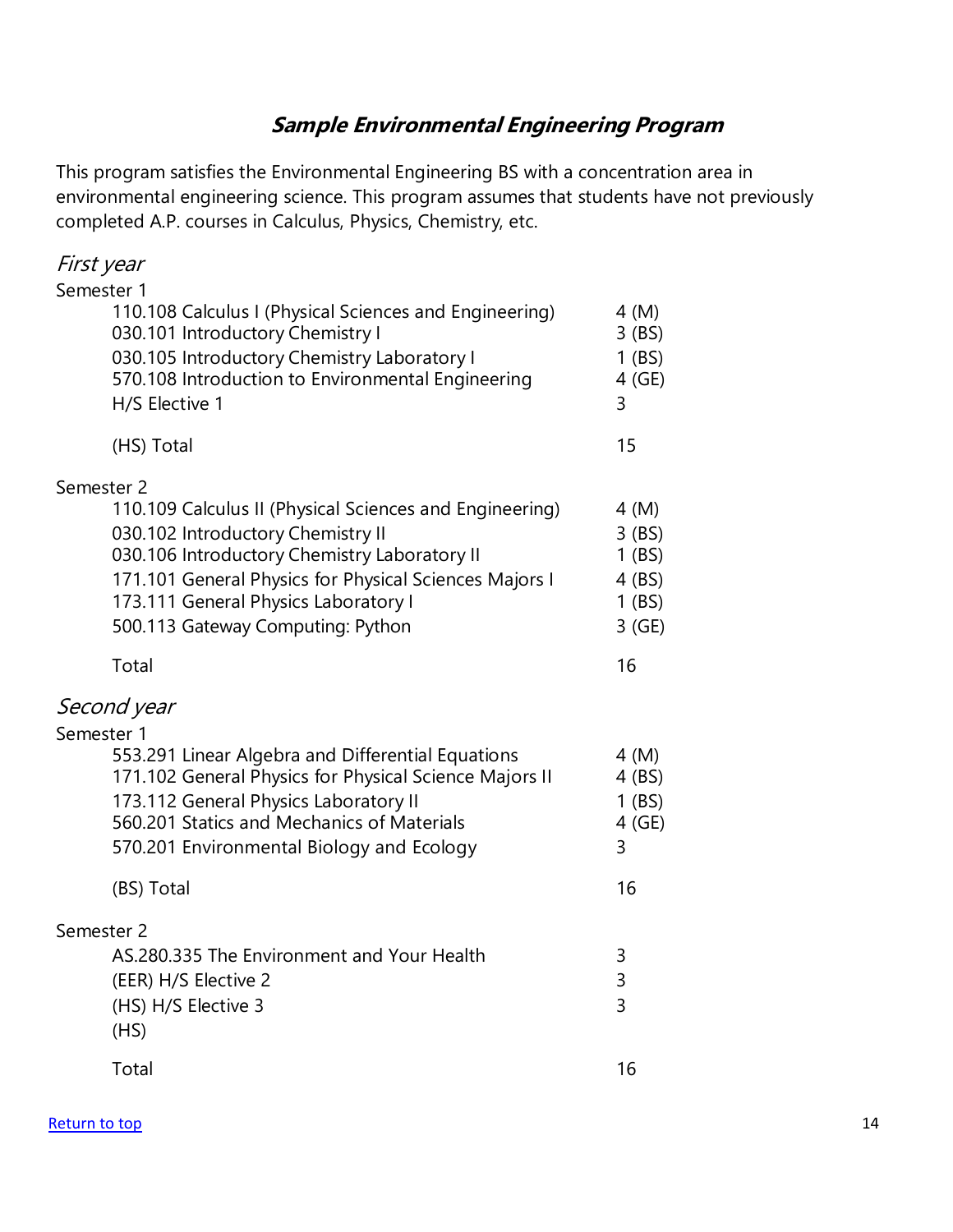### **Sample Environmental Engineering Program Cont.**

| Third year                                                                                                                                                                                                                                            |                                                                                    |
|-------------------------------------------------------------------------------------------------------------------------------------------------------------------------------------------------------------------------------------------------------|------------------------------------------------------------------------------------|
| Semester 1                                                                                                                                                                                                                                            |                                                                                    |
| 570.303 Environmental Engineering Principles and Applications<br>570.305 Environmental Engineering Systems Design<br>570.334 Engineering Microeconomics<br>570.351 Introduction to Fluid Mechanics<br>Environmental Engineering or Technical Elective | 3 (EER)<br>4(D)<br>3 (HS Elective 4)<br>3(GE)<br>3 (EEE/TE) Total                  |
|                                                                                                                                                                                                                                                       | 16                                                                                 |
| Semester 2                                                                                                                                                                                                                                            |                                                                                    |
| Probability/Statistics course<br>020.151 General Biology<br>570.304 Environmental Engineering and Science Lab.<br>HS Elective 5<br>Engineering 3, or Technical Elective                                                                               | 3(M)<br>$3$ (BS)<br>$3$ (EER) H/S<br>3 (HS) Environmental<br>$3$ (EEE/TE)          |
| Total                                                                                                                                                                                                                                                 | 15                                                                                 |
| Fourth year<br>Semester 1                                                                                                                                                                                                                             |                                                                                    |
| 570.353 Hydrology<br>570.419 Environmental Engineering Design I<br>Environmental Engineering or Technical Elective<br>Environmental Engineering or Technical Elective<br>Environmental Engineering or Technical Elective                              | $3$ (EER)<br>2(D)<br>$3$ (EEE/TE)<br>$3$ (EEE/TE)<br>$3$ (EEE/TE)                  |
| Total                                                                                                                                                                                                                                                 | 14                                                                                 |
| Semester 2<br>570.421 Environmental Engineering Design II<br>HS Elective 6<br>Engineering or Technical Elective<br>Environmental Engineering or Technical Elective<br>Environmental Engineering or Technical Elective                                 | $3(D)$ H/S<br>3 (HS) Environmental<br>$3$ (EEE/TE)<br>$3$ (EEE/TE)<br>$3$ (EEE/TE) |
| Total                                                                                                                                                                                                                                                 | 15                                                                                 |

Math (M) = 15 credits; Humanities and Social Sciences (HS) = 18 credits; Basic Science (BS) = 24 credits; General Engineering (GE) = 14 credits; Environmental Engineering Requirement (EER) = 12 credits;

[Return to top](#page-1-0) 15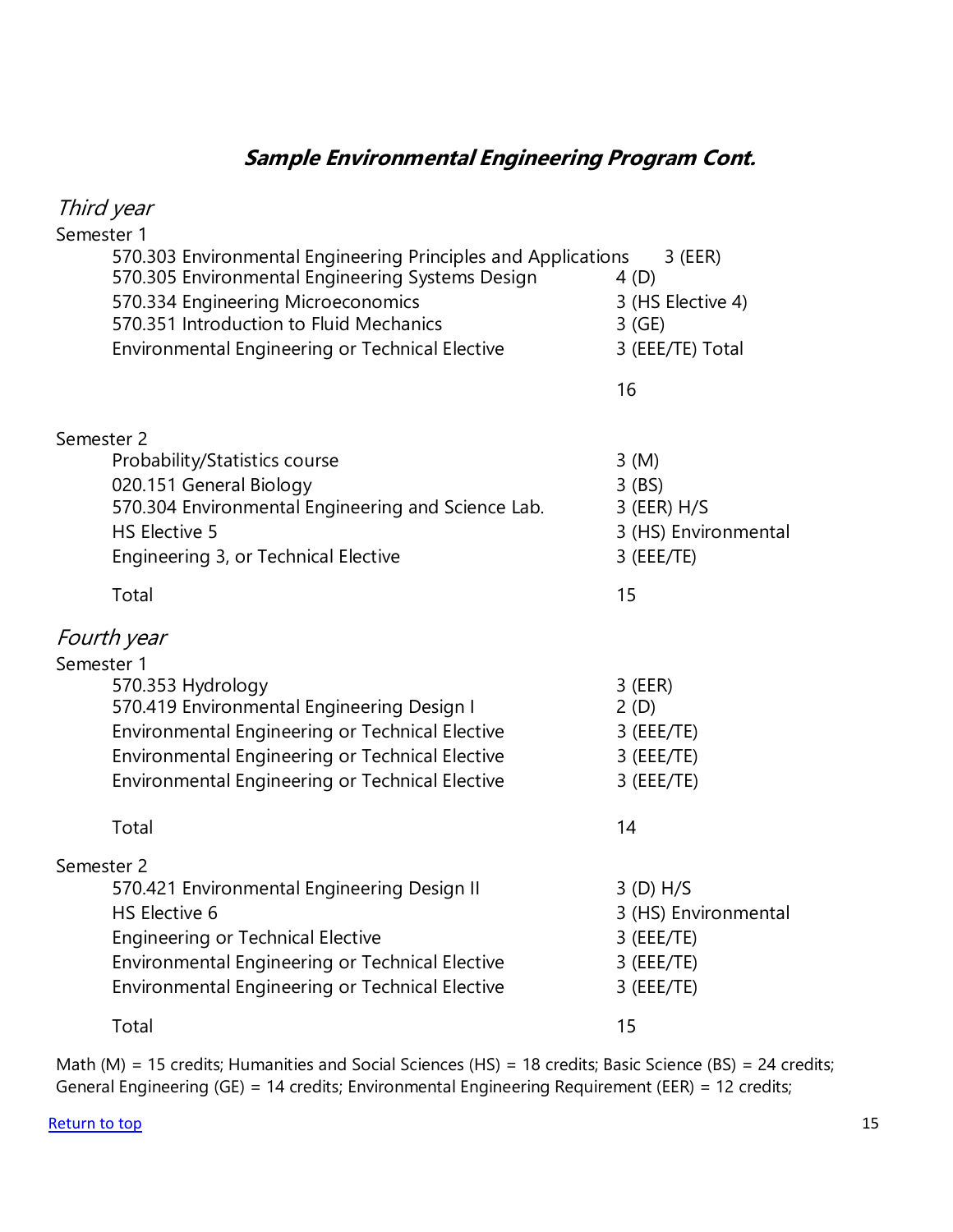Environmental Engineering Electives (EEE) = 15 credits; Technical Electives (TE) = 12 credits; Design (D) = 9 credits; **Total Credits = 119**

#### **Other Requirements**

#### <span id="page-15-0"></span>**Humanities or Social Sciences for Environmental Engineering Majors**

The Whiting School of Engineering requires a minimum of six courses (each of at least three credits) in Humanities or Social Sciences (catalog code H or S).

Students taking elements of a foreign language are granted an H area designator for both semesters only if the second semester course is successfully completed (see the Johns Hopkins Catalog, page 43). For example, a student successfully completing 090.101 and 090.102 Elementary German would get 8 H credits. (Note that while four H credits are given for 090.102 alone, no H credits are given for 090.101 alone).

#### <span id="page-15-1"></span>**Writing Requirement**

Whiting School undergraduates must take two courses (6 credits) that carry the writing intensive (W) designation. You must work with your advisor to confirm that your courses are approved writing courses. One of the W courses must specifically develop writing skills as a "How to Write" course. Courses that satisfy this "How to Write" requirement include:

- 220.146 (H, W) Introduction to Science Writing
- 220.202 (H, W) Introduction to Nonfiction
- 060.113 or 060.114 Expository Writing (either one; both cannot be counted for H/S credit)
- 220.105 or 220.106 Introduction to Fiction and Poetry I

Students wishing to use any other course to satisfy this writing requirement must have written permission (an email is acceptable) from their advisor.

Note: EN.661.110 Professional Communication [for Science, Business and](https://isis.jhu.edu/classes/results.aspx) Industry is NOT a "How to Write Course." Additionally, it does not carry an "H" or "S" designator and may not be counted as an H/S elective.

#### <span id="page-15-2"></span>**Economics Requirement**

To help the student gain an appreciation of the broad economic context in which he/she will operate, one calculus-based introductory course in economics, 570.334 Engineering Microeconomics, is required.

#### <span id="page-15-3"></span>**Distribution and Depth Requirements**

The Humanities and Social Science portion of the program is also of great importance in broadening the student's education and in stimulating the development of an inquisitive and critical mind. In addition to the two mandatory writing courses (one "How to Write and on simply designated W), four (4) elective courses in Humanities and Social Science courses must be chosen: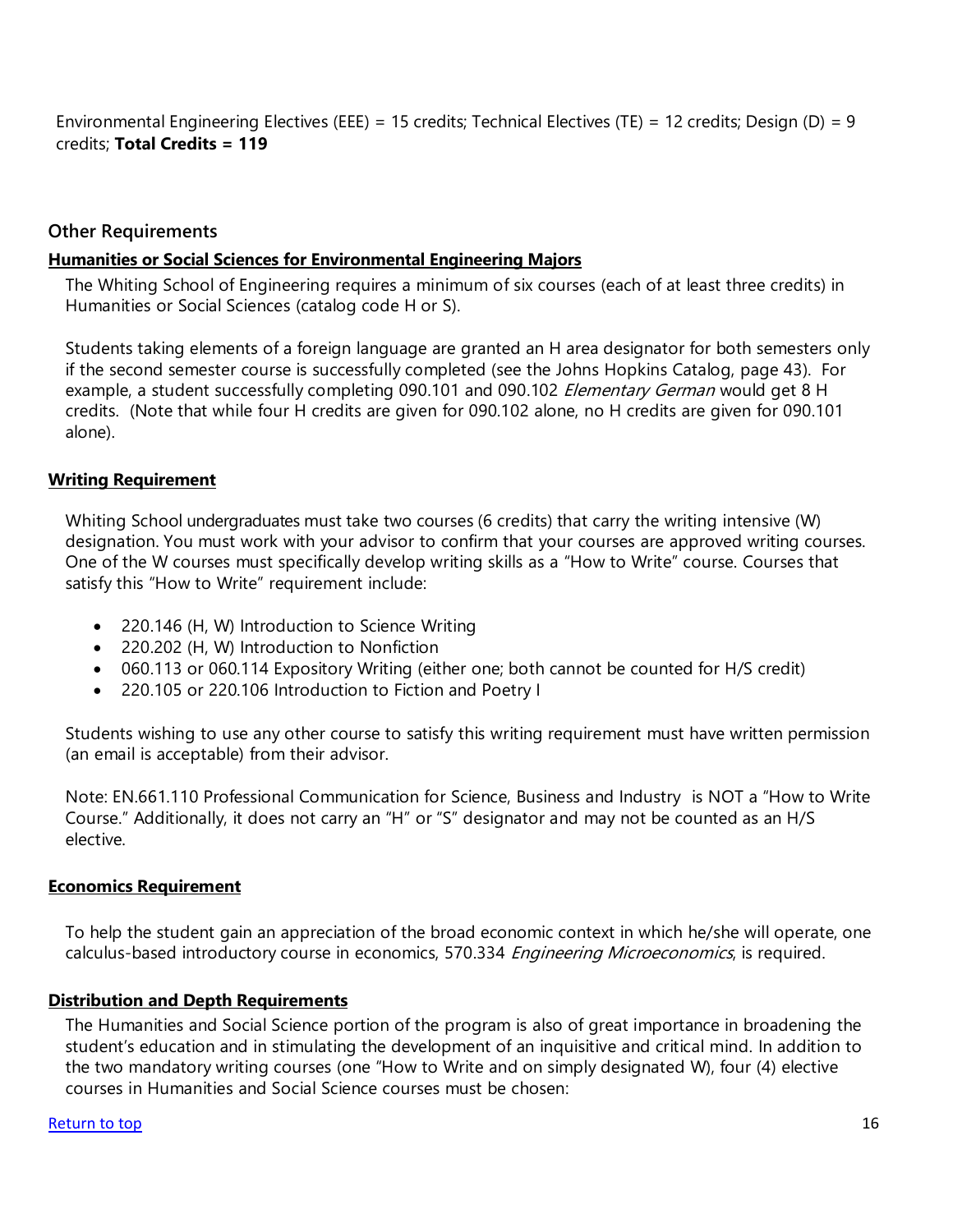- They must be designated in SIS H or S
- Two of these courses must be at the 300 level or higher.
- Environmental engineering majors are strongly encouraged to consider taking 570.404 and/or 570.406 as part of these requirements.
- With the approval of the student's advisor, intermediate level language courses may be taken to satisfy this depth requirement.
- The Whiting School (and the Department) allow the first two semesters of any elementary course in a foreign language to count toward the fulfillment of the H/S requirement as long as both semesters are successfully completed.

#### **Summary**

In summary, the Environmental Engineering program requires:

- a minimum of six full courses (18 credits) in Humanities and Social Sciences
- one writing course (as defined above)
- one course in economics (570.334)
- four additional Humanities and Social Sciences courses, (two of which must be at the 300 level or higher)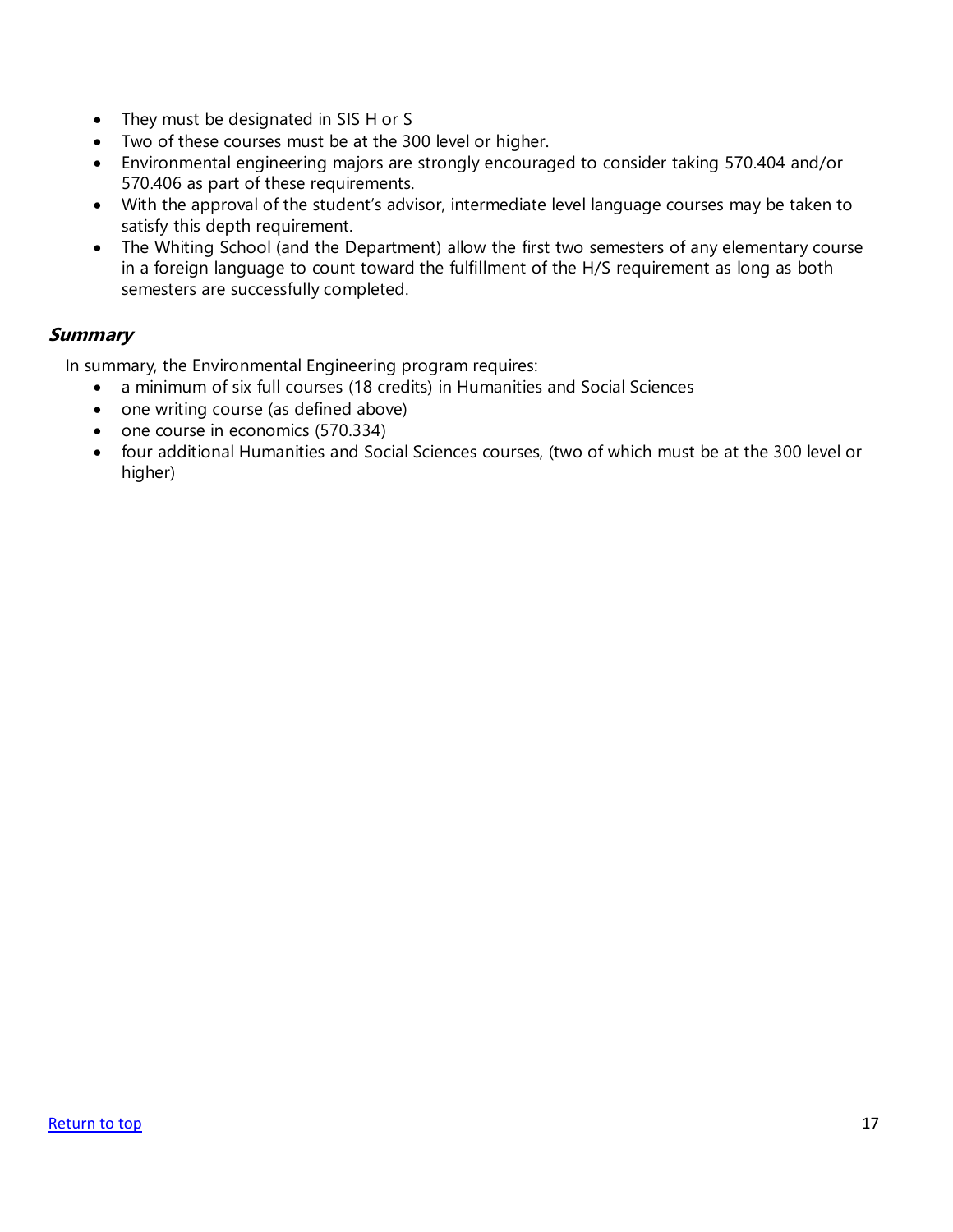#### **Double Majors and Minors**

#### <span id="page-17-0"></span>**Information for Environmental Engineering Majors**

Environmental Engineering majors may elect to double-major or to complete a minor from any department in the School of Engineering or the School of Arts and Sciences that offers one. Students wishing to pursue a double major should inform the Whiting School's Office of Academic Advising. It is the student's responsibility to ensure that all appropriate requirements are met (it is recommended that a faculty advisor from each major be asked to sign off on the student's planned academic program). Students wishing to pursue a minor should confer with the department through which the minor is offered to ascertain the exact requirements.

The minor in Entrepreneurship and Management focuses on business and management from a multidisciplinary viewpoint and is designed to provide Hopkins engineering students with the knowledge and skills to become leaders in technology companies. Students interested in the Entrepreneurship and Management minor should contact the Center for Leadership Education [\(http://web.jhu.edu/leadership](http://web.jhu.edu/leadership) or cle@jhu.edu) for more information. More traditional subspecialty minors are available through the departments of Civil Engineering, Computer Science, and Applied Mathematics and Statistics.

#### <span id="page-17-1"></span>**The Minor in Environmental Engineering**

Environmental engineers play particularly pivotal roles as professionals who bridge the gap between understanding complex scientific concepts and helping to formulate public policies that affect the environment. Environmental engineering has become an important part of engineering practice in most engineering fields and across a professional spectrum from the private sector through governmental agencies to academia. An undergraduate minor in environmental engineering has been established to enable engineering students to pursue an interest in this field and to incorporate aspects of environmental engineering into their own careers in other engineering disciplines.

Students in any undergraduate major in the GWC Whiting School of Engineering are eligible for admission to the environmental engineering minor program. Students will work with an advisor in the Department of Environmental Health and Engineering (EHE) to develop a program that meets the requirements for the minor and is consistent with the educational requirements of their major field of engineering study. Students in undergraduate majors other than engineering can enroll in the Environmental Science minor, also offered by the Department of Environmental Health and Engineering.

Requirements of the Minor Program consist of:

- a set of "core" science and mathematics courses, already common to the civil and chemical engineering majors,
- four required courses (total of 11 credits) in environmental engineering, and
- two elective courses, one of which is taken at the freshman or sophomore level and the other of which is taken at the junior or senior level.

Students with a strong interest in Environmental Engineering may also wish to consider the Whiting School's Honors B.S./M.S.E. Program. Under this program, outstanding students completing ABETaccredited B.S. programs in engineering disciplines can apply for direct continuation into the M.S.E.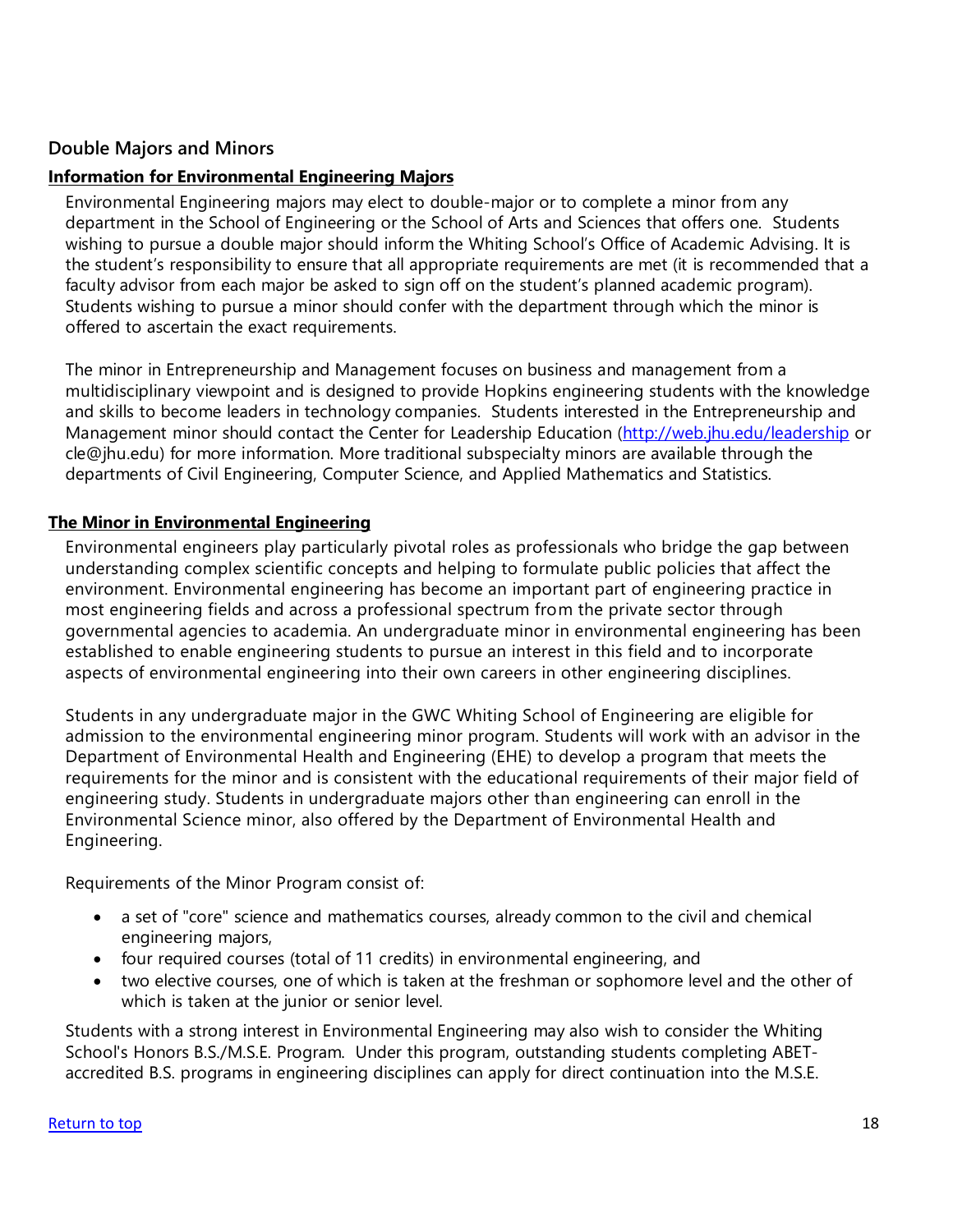Program in Environmental Engineering, which is administered by the Department of Environmental Health and Engineering.

Below are the course requirements for the Environmental Engineering Minor.

EE MINOR Core Courses (advanced placement credits and/or equivalent courses in other schools or departments are acceptable, subject to advisor approval)

| 110.108 Calculus I                                | 4 credits |
|---------------------------------------------------|-----------|
| 110.109 Calculus II                               | 4         |
| 110.202 Calculus III                              | 4         |
| 550.291 Linear Algebra and Differential Equations | 4         |
| 030.101 Introductory Chemistry I                  | 3         |
| 030.102 Introductory Chemistry II                 | 3         |
| 030.105 Introductory Chemistry Laboratory         |           |
| 030.106 Introductory Chemistry Laboratory         |           |
| 171.101 General Physics I                         |           |
| 171.102 General Physics II                        | 4         |
| 173.111 General Physics Laboratory                |           |
| 173.112 General Physics Laboratory                |           |

#### EE MINOR CURRICULUM (a total of 18 credits is required)

Required Courses (total of 9 credits)

570.303 (N,E), Environmental Engineering Principles and Applications, 3 credits, fall

- 570.304 (N,E), Environmental Engineering and Science Laboratory, 3 credits, spring
- 570.305 (N,E), Environmental Engineering Systems Design, 3 credits, fall

EE MINOR Elective Courses (total of 9 credits). One course from each of two groups is required, plus one additional course (3 total required minor electives).

Group A\*\* - Introductory courses at the freshman and sophomore level. One course required.\*

- 570.108 Introduction to Environmental Engineering
- 570.201 Environmental Biology and Ecology
- 020.151 General Biology I
- 270.220 The Dynamic Earth: An Introduction to Geology
- 500.111 Energy and the Environment

Group B\*\* - Engineering science courses that are developed for juniors and seniors, and introductory

#### [Return to top](#page-1-0) 19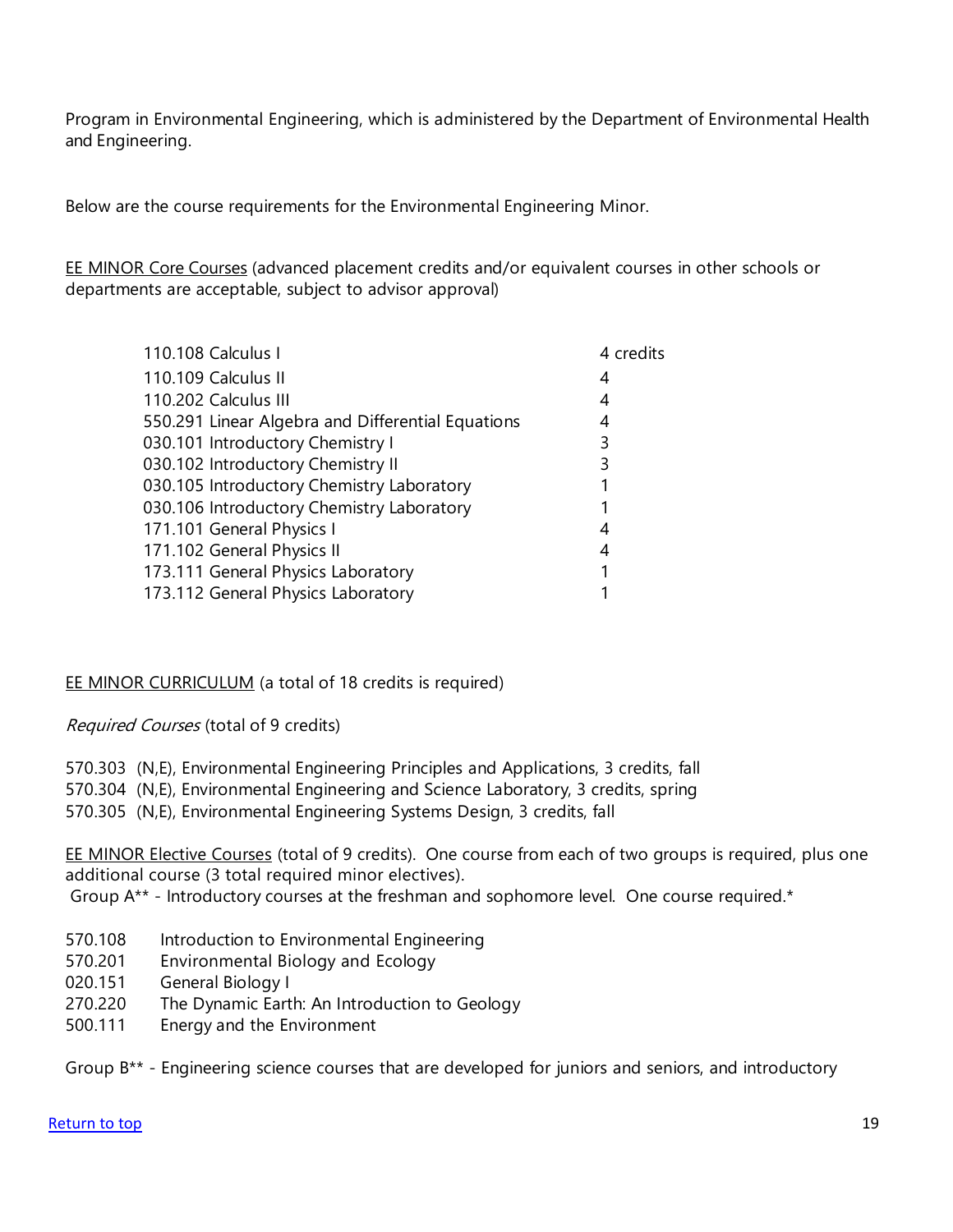graduate level courses. One course required. **Double counting of these courses with specified required courses in the student's major is not allowed.**

- 270.320 The Environment and your Health
- 570.353 Hydrology
- 570.411 Engineering Microbiology
- 570.442 Environmental Organic Chemistry
- 570.443 Aquatic and Biofluids Chemistry
- 570.445 Physical/Chemical Processes I
- 570.490 Solid Waste Engineering and Management
- 570.491 Hazardous Waste Management
- 030.204 Chemical Structure and Bonding w/Lab
- 030.205 Organic Chemistry I
- 030.301 Physical Chemistry I
- 270.369 Geochem Earch/Environment
- 540.301 Kinetic Processes
- 540.303 Transport Phenomena I
- 550.310 Introduction to Probability and Statistics

\*Substitution for one required course may be possible under special circumstances, with explicit approval of the environmental engineering minor advisor.

\*\*Additional course electives are possible but require approval of the environmental engineering minor advisor.

#### <span id="page-19-0"></span>**The Minor in Engineering for Sustainable Development**

Engineers will be increasingly called upon to help devise solutions to the tremendous problems of poverty, inequality, and social and environmental dislocation that afflict major parts of the globe in the poverty, mequality, and be side and entiremmental distoduction that differentiate inspected the groups in the<br>21<sup>St</sup> century. Working as an engineer in this context involves negotiating highly complex social, economic and political realities and dealing with a wide range of institutions and actors, including national and local governments, multilateral lenders such as the World Bank, diverse non-governmental organizations (NGOs) and local communities. It also increasingly involves working in interdisciplinary teams with social scientists, public health and medical workers, humanitarian aid workers, bankers, politicians and the like. "Sustainable" development implies a development path that is socially equitable, culturally sensitive, and environmentally appropriate over a multi-generational time frame.

The Minor in Engineering for Sustainable Development exposes engineering students to some of the key issues related to development, methods of information-gathering in diverse and difficult settings, and working effectively with non-engineers on complex problems. We begin with a one-semester core course that surveys the various issues involved, followed by an individually-designed but coherent program organized around a particular theme, disciplinary approach or region of the world. We conclude with a one-semester seminar in which students come together and share their experiences and insights from their various program trajectories.

*The Minor in Engineering for Sustainable Development Program: Structure and Content*

Students pursuing the minor are required to take seven courses.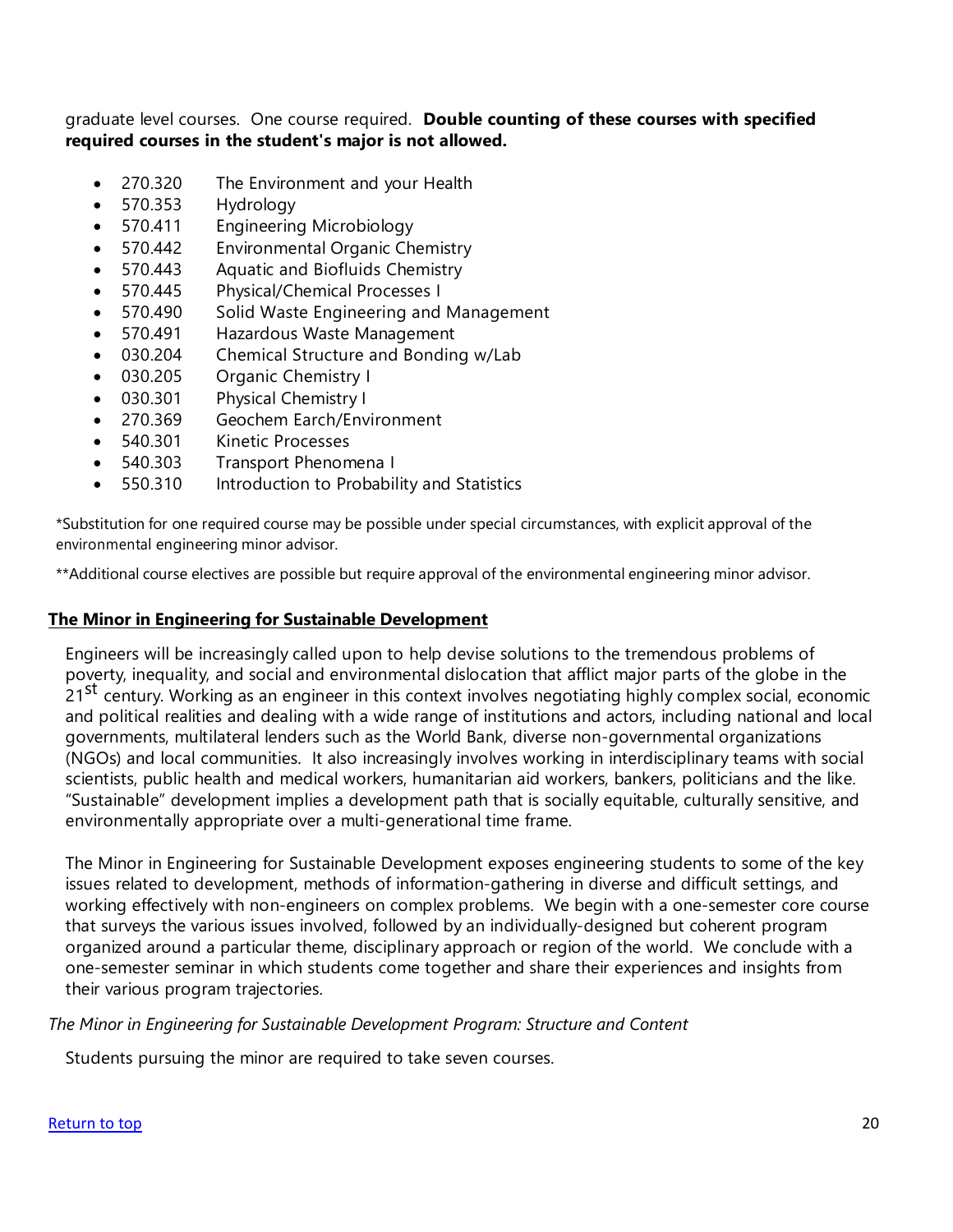- core course is 570.110 Introduction to Engineering for Sustainable Development.
- six additional courses will be selected in a program devised in consultation with the minor advisor.

Of the six additional courses:

• Three must be grouped around a specific theme, region or within a specific discipline. Some examples are:

| <b>Themes</b>               | Public health, environment, economic<br>development                                         |
|-----------------------------|---------------------------------------------------------------------------------------------|
| Regions                     | Africa, Latin America, Asia                                                                 |
| Disciplinary concentrations | Anthropology, Economics, Geography, History,<br>Political Science, Public Health, Sociology |

- Three of the courses must be at the 300-level or above.
- One of the courses must cover methods for gathering and evaluating information in a development context. Examples include:
	- o 070.219 Anthropology and Public Action
	- o 070.319 The Logic of Anthropological Inquiry
	- o 070.347 Discourse Analysis: Stories and their Structures
	- o 280.345 Biostatistics in Public Health
	- o 280.350 Introduction to Epidemiology
	- o 230.202 Research Methods for the Social Sciences

All courses must be completed with a grade of C- or better to qualify for the minor. At least two semesters of foreign language study are strongly recommended but not required. Students who participate in a Study Abroad program for a semester can, with the minor advisor's consent, use this experience to count in place of one of the required courses.

The value of this program will be enhanced by some form of hands-on experiential project, whether at a field site in a developing country, in support of field-workers in other divisions of the university or in distressed

communities in Baltimore. This experience is not required for the minor. It might take one of the following forms:

Field work in collaboration with Engineers Without Borders.

Providing technical support to "clients" at Hopkins (for example, at the Bloomberg School of Public Health) who are engaged in field projects in developing countries. This might involve, for example, developing dedicated software for data management, devising robust and easy-to-use test kits for environmental toxins or medical conditions, or facilitating interactive analysis and project planning between researchers in Baltimore and the field personnel.

Participating in programs being developed by the JHU Center for Social Concern, with its growing service learning component. This would allow students to work on projects in Baltimore which offer an ample field for identifying and responding to social and environmental problems.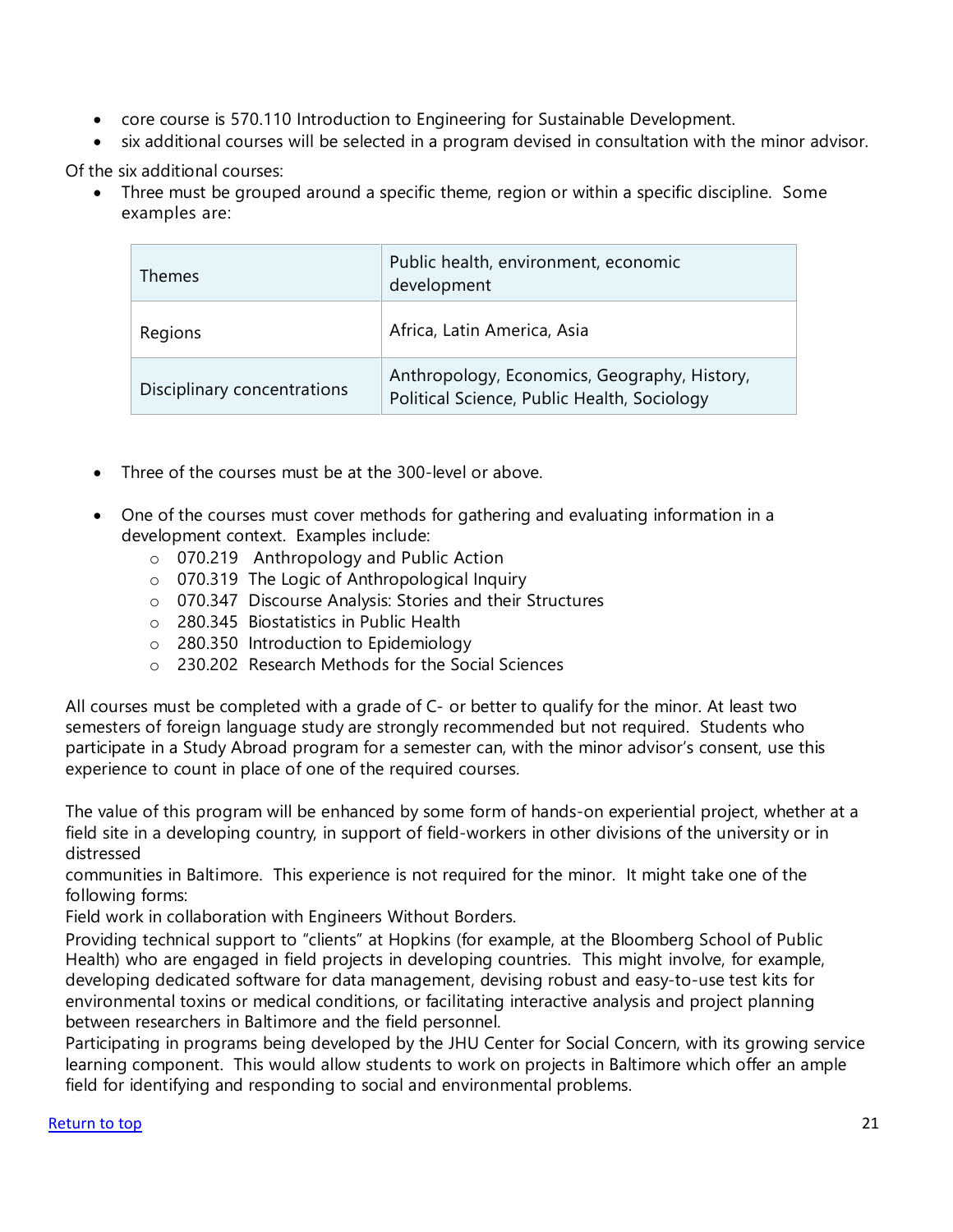#### *The Minor in Engineering for Sustainable Development Program Eligibility*

The minor is open to undergraduates in any of the engineering disciplines in the Whiting School of Engineering. Students in Arts & Sciences may also pursue the minor with the permission of the program director.

For further information, contact: Dr. Erica Schoenberger, ericas@jhu.edu, 410-516-6158.

#### <span id="page-21-0"></span>**Minor in Environmental Sciences**

The environmental sciences minor has been developed to encourage and facilitate studies in environmental sciences by students completing degrees in the other science and engineering disciplines. The environmental sciences (ES) minor requires:

- completion of a set of courses in the core sciences,
- two introductory courses dealing with the environment, and
- **•** three or more upper-level environmental sciences courses, as described below.

#### *Core Sciences (ES Minor)*

Because of the interdisciplinary nature of environmental science, it is important that professionals from various areas of expertise acquire a common language and set of core concepts to make discussion and cooperation possible. The following courses represent the minimum set of requirements:

Mathematics (12 credits)

- 110.108 Calculus L
- 110.109 Calculus II
- At least one of these four courses:
	- 110.201 Linear Algebra
	- 110.202 Calculus III
	- 110.302 Differential Equations with Applications
	- 550.291 Linear Algebra and Differential Equations

Biology (3 credits) One course, such as 020.151 General Biology

Physics (10 credits)

- 171.101 Physics I
- 171.102 Physics II
- 173.111 General Physics Lab I
- 173.112 General Physics Lab II

#### Chemistry (13 credits)

- 030.101 Intro Chemistry
- 030.104 Intro Organic Chemistry
- 030.105 Intro Chemistry Lab
- 030.106 Intro Chemistry Lab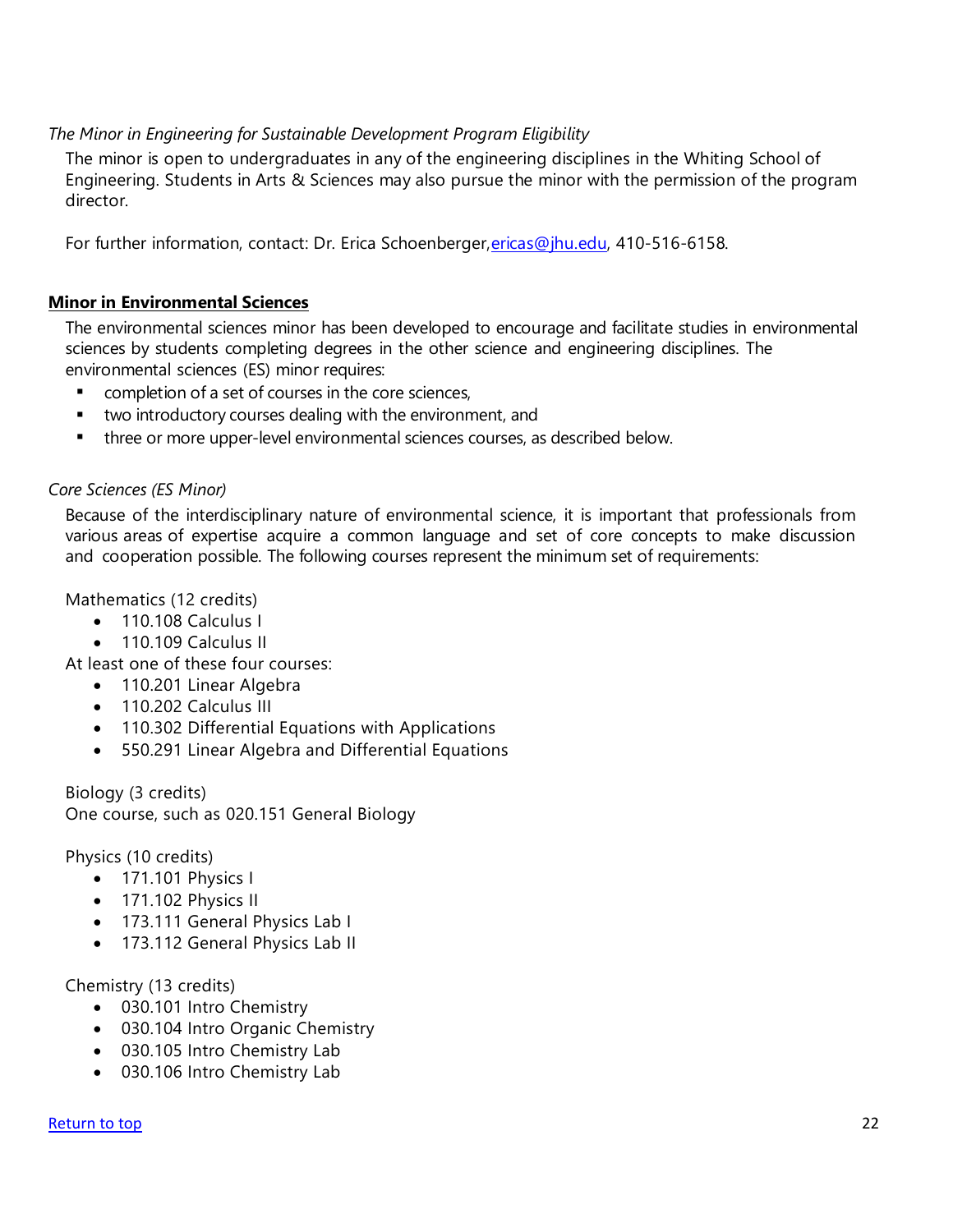#### **Environmental Sciences:**

Students must take two introductory courses dealing with the environment and three or more of the upper-level environmental science courses on the following lists:

Introductory Courses (6 credits)

- 570.110 Introduction to Engineering for Sustainable Development
- 570.201 Environmental Biology and Ecology
- 270.110 Freshman Seminar: Sustainable and Non-Sustainable Resources
- 270.220 The Dynamic Earth: An Introduction to Geology
- 270.221 The Dynamic Earth Lab

Upper-Level Courses (9 credits)

- 570.353 Hydrology
- 570.411 Environmental Microbiology
- 570.424 Air Pollution
- 570.441 Environmental Inorganic Chemistry
- 570.442 Environmental Organic Chemistry
- 570.443 Aquatic and Biofluids Chemistry
- 570.445 Physical and Chemical Processes in Environmental Eng I
- 570.446 Biological Processes for Water and Wastewater Treatment
- 570.491 Hazardous Waste Engineering and Management
- 270.302 Aqueous Geochemistry
- 270.321 Intro Oceanography
- 270.350 Sedimentary Geology
- 270.311 Geobiology
- 270.313 Isotope Geochemistry
- 270.314 Field Course in Soil Formation
- 270.375 Groundwater
- 270.394 Global Geochemical Cycles and Climate Change

#### *Pairing a Major with the Environmental Sciences Minor*

Many of the most creative and productive advances in environmental sciences in recent years have come from scientists trained in traditional disciplines (biology, chemistry, geology, physics, and engineering) who have devoted themselves to the study of environmental problems. Completion of the degree requirements of a traditional discipline provides depth and rigor that, when supplemented with additional academic training in environmental science, can be applied to professional work in a variety of environmental subjects, as the following examples show:

| <b>Biological Processes:</b> Response of ecosystems to<br>change, microbial degradation of pollutants,<br>biogeochemical cycling of greenhouse gases | <b>Illustrative majors: Biology, Biomedical</b><br>Engineering, Biophysics, Biochemical Engineering |
|------------------------------------------------------------------------------------------------------------------------------------------------------|-----------------------------------------------------------------------------------------------------|
|------------------------------------------------------------------------------------------------------------------------------------------------------|-----------------------------------------------------------------------------------------------------|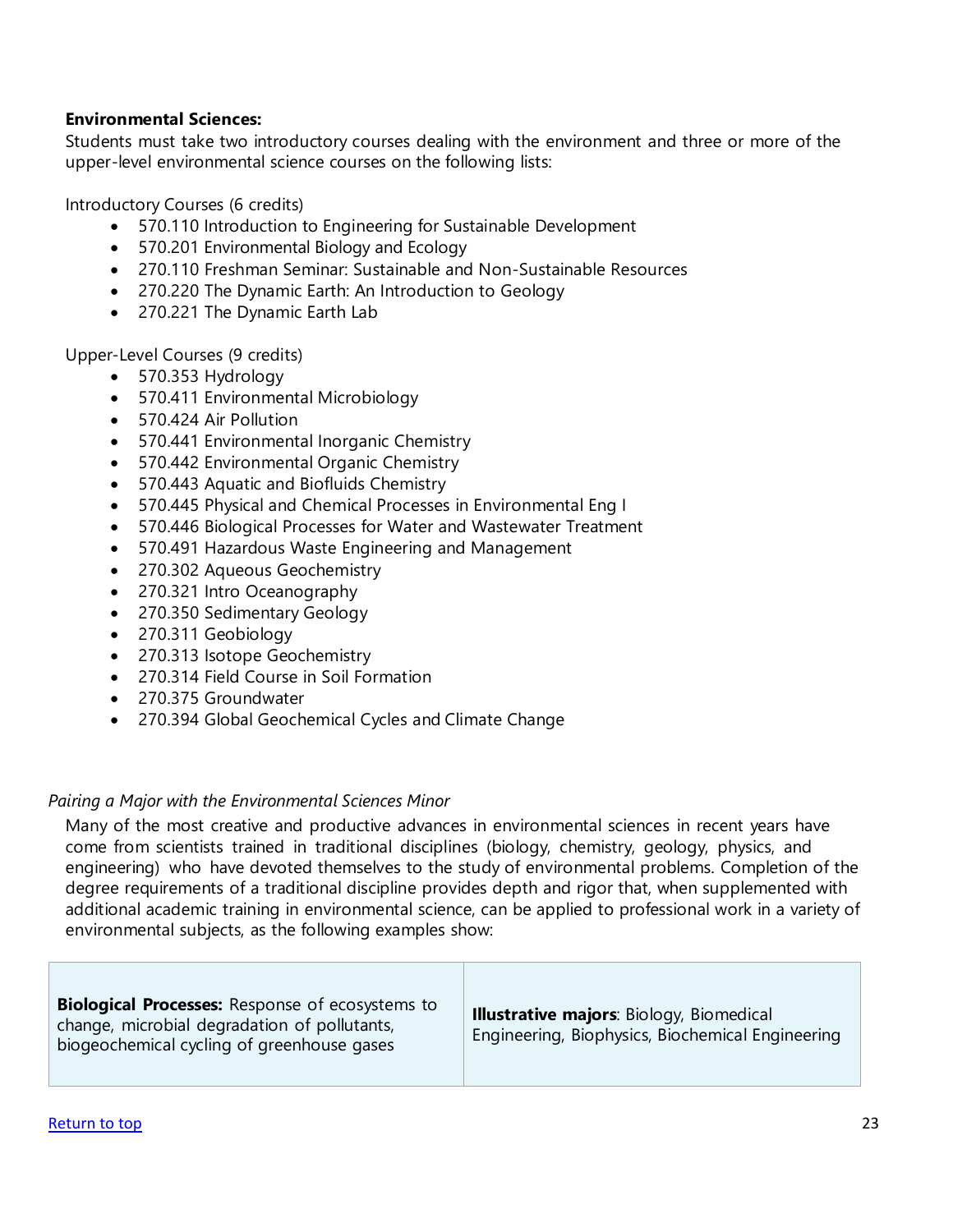| <b>Physical Processes:</b> Erosion of hillslopes, rivers, and<br>coastlines; sediment production, transport, and fate;<br>groundwater, movement of contaminant plumes;<br>oceanography; atmospheric physics; aerosol<br>formation; global warming | <b>Illustrative majors:</b> Civil Engineering, Chemical<br>and Biomolecular Engineering, Mechanical<br>Engineering, Physics, Earth and Planetary Sciences |
|---------------------------------------------------------------------------------------------------------------------------------------------------------------------------------------------------------------------------------------------------|-----------------------------------------------------------------------------------------------------------------------------------------------------------|
| <b>Environmental Chemistry:</b> Environmental fate of<br>pollutants, water and wastewater treatment,<br>geochemistry, atmospheric chemistry, ozone<br>depletion, acid rain                                                                        | <b>Illustrative majors:</b> Chemistry, Chemical and<br>Biomolecular Engineering, Earth and Planetary<br>Sciences, Materials Science and Engineering       |
| Environmental Systems: Environmental modeling,<br>risk assessment, environmental systems design,<br>pollution control strategies                                                                                                                  | <b>Illustrative majors:</b> Civil Engineering, Applied<br><b>Mathematics and Statistics</b>                                                               |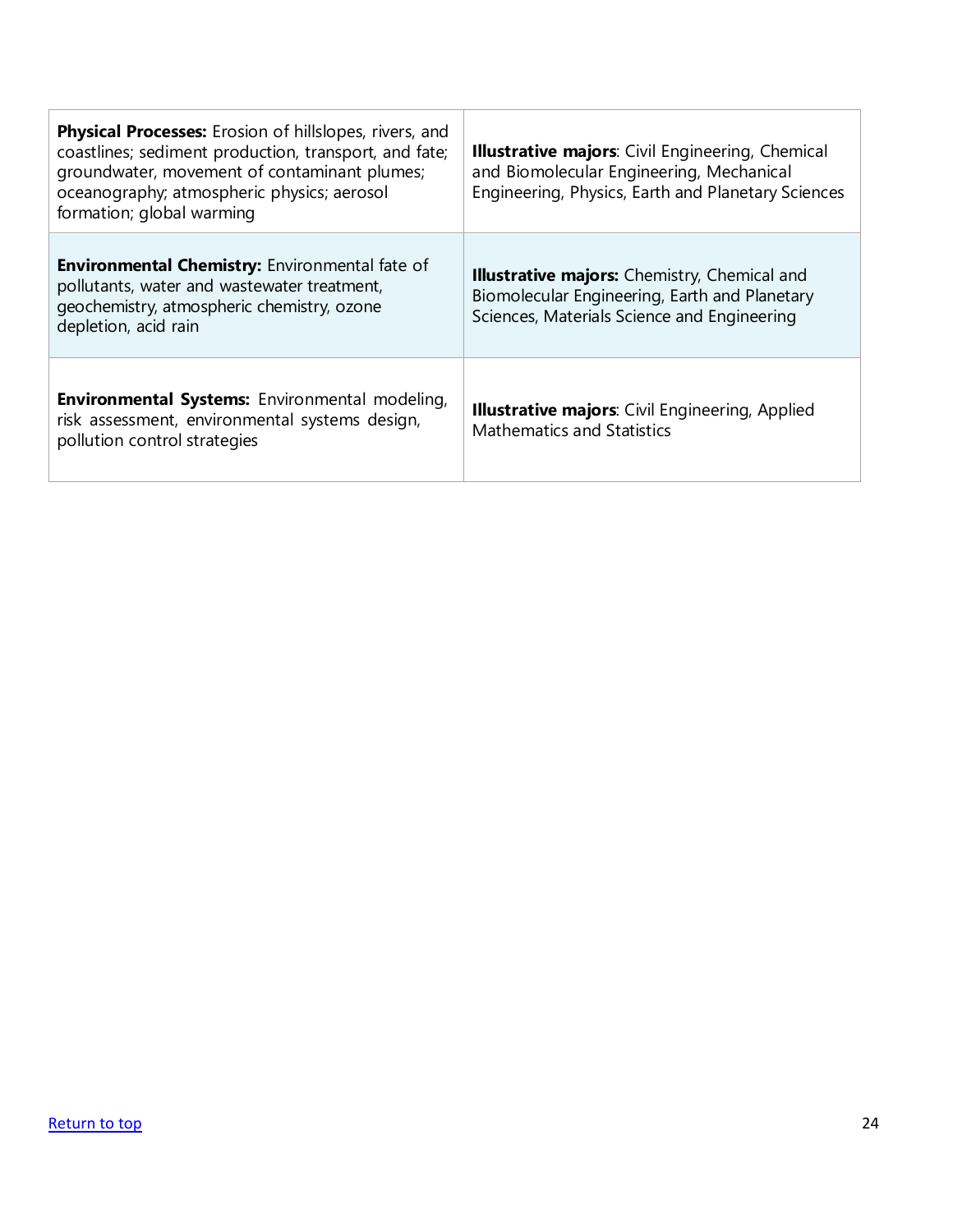#### **The Concurrent 5-year Bachelor's/Master's Program**

The Department of Environmental Health and Engineering offers a five-year Bachelor of Science in Engineering/Master of Science in Engineering (BSE/MSE) program.

To apply for admission, students must submit an online application. Students are required to present a statement of purpose, three letters of recommendation and college transcripts. GRE scores and the application fee are waived. Upon acceptance into the program, students will be asked to develop an outline of their proposed academic program with their adviser. Students should contact their faculty adviser with questions or if they would like to consider applying to the program.

Please note: If you are currently a Hopkins student applying for the BSE/MSE program, EHE will pay for your application fee. You should apply using the standard application. Select the Combined BSE/MSE or the Combined option within the application in order to waive the following:

- $\checkmark$  the \$75.00 fee
- $\checkmark$  GRE score requirement
- $\checkmark$  TOEFL score requirement (if you are a non-US citizen)

**A note about double counting for BSE/MSE students.** BSE/MSE students are not permitted to double count credits taken in their undergrad program towards their master's program required credits. However, if:

- 1. A course that is required for the master's program is taken as an undergrad during their time at Johns Hopkins, and
- 2. They did not use the course to count towards their undergrad graduation requirements credits then they are permitted to use these credits towards their master's program requirements.

In order to complete a BSE/MSE, 30 credits of graduate level, approved courses are required.

BSE/MSE students who take a required course in their undergrad program but do not use it towards program-required graduation credits may count that course towards their 30-credit program requirement. In order to take advantage of this exception, students must:

- 1. Work with their advisers to confirm that the courses are required for their master's program, and
- 2. Submit a copy of their Junior checkout sheet demonstrating that they did not previously use the master's level course to fulfill undergraduate graduation credit requirements.

### <span id="page-24-0"></span>**Advisors**

Please see your SIS record to see your assigned faculty advisor. Along with your academic advisor, your faculty advisor should ensure that you are fulfilling credits and selecting courses that will enhance your academic experience. Checkout sheets should be signed by your faculty advisor. If you have difficulty

#### [Return to top](#page-1-0) 25